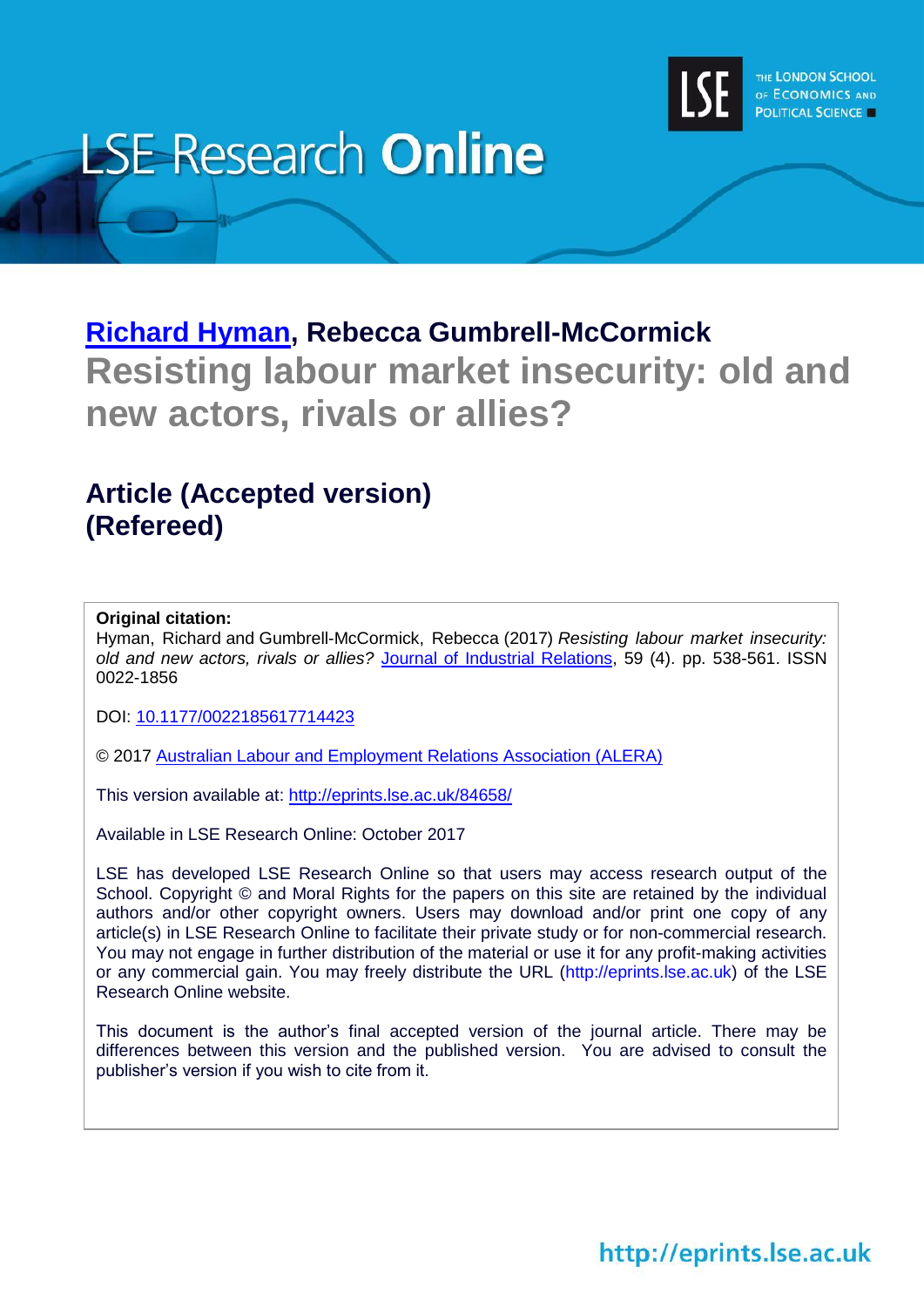#### **Resisting labour market insecurity: Old and new actors, rivals or allies?**

**Richard Hyman** London School of Economics, UK

**Rebecca Gumbrell-McCormick** Birkbeck, University of London, UK

#### **Corresponding author:**

Richard Hyman, London School of Economics, UK Email r.hyman@lse.ac.uk

#### **Abstract**

In most of the world, work has usually been precarious. For several decades, however, greater employment security was achieved in the developed economies. These gains have been increasingly eroded by neoliberal globalisation. We focus on Western Europe to examine whether trade unions are merely protectors of the remaining labour market 'insiders', or whether they can also represent the interests of the growing numbers of 'outsiders'. We also examine the role of 'new' social movements in mobilising against insecurity. Our reflections end by considering whether and how the two modes of response offered by trade unions and social movements may be integrated.

#### **Keywords**

Labour market insecurity, globalisation, trade unions, social movements, protest, Europe

#### **Introduction**

We are grateful for the invitation to contribute to this Special Issue. Our main aim is not to discuss the previous contributions (though we will refer briefly to them), since the introductory essay has already summarised their arguments. Rather, we wish to situate what they have presented within the context of broader debates and to point to two main issues that require additional scholarly attention. One is theoretical: how do we make sense of the transformations in labour markets and the broader world of work? The second is the practical impact of these transformations and the dynamics of resistance (and its absence). Intersecting with both these questions is the old analytical confrontation between structure and agency. We stress the importance of avoiding a binary choice between structuralism and actor-centric analysis: it is the intersection between the two that is crucial, and this intersection is shaped by patterns of social relations.

People make their own history, but they do not make it just as they choose.... The rise of capitalist industry in Britain two centuries ago involved gains and losses, both unevenly distributed. It massively increased insecurity, brought fragmentation and demoralisation, but also inspired resistance and generated solidarities. The collective experience of these years created, however incompletely, a working class, as Thompson (1963: 9) famously insisted: 'I do not see class as a "structure", nor even as a "category", but as something which happens (and can be shown to have happened) in human relationships. More than this, the notion of class entails the notion of historical relationship.' It was a shared experience of oppression by a rapacious elite without the sense of *noblesse oblige* of the old ruling class which helped forge a broader collective insurgency, itself informed by a moral economy and political aspirations inherited from the past.

Our present epoch is radically different, but there are important parallels in the socioeconomic dynamics, which must also be understood as the outcomes of historical relationships. Many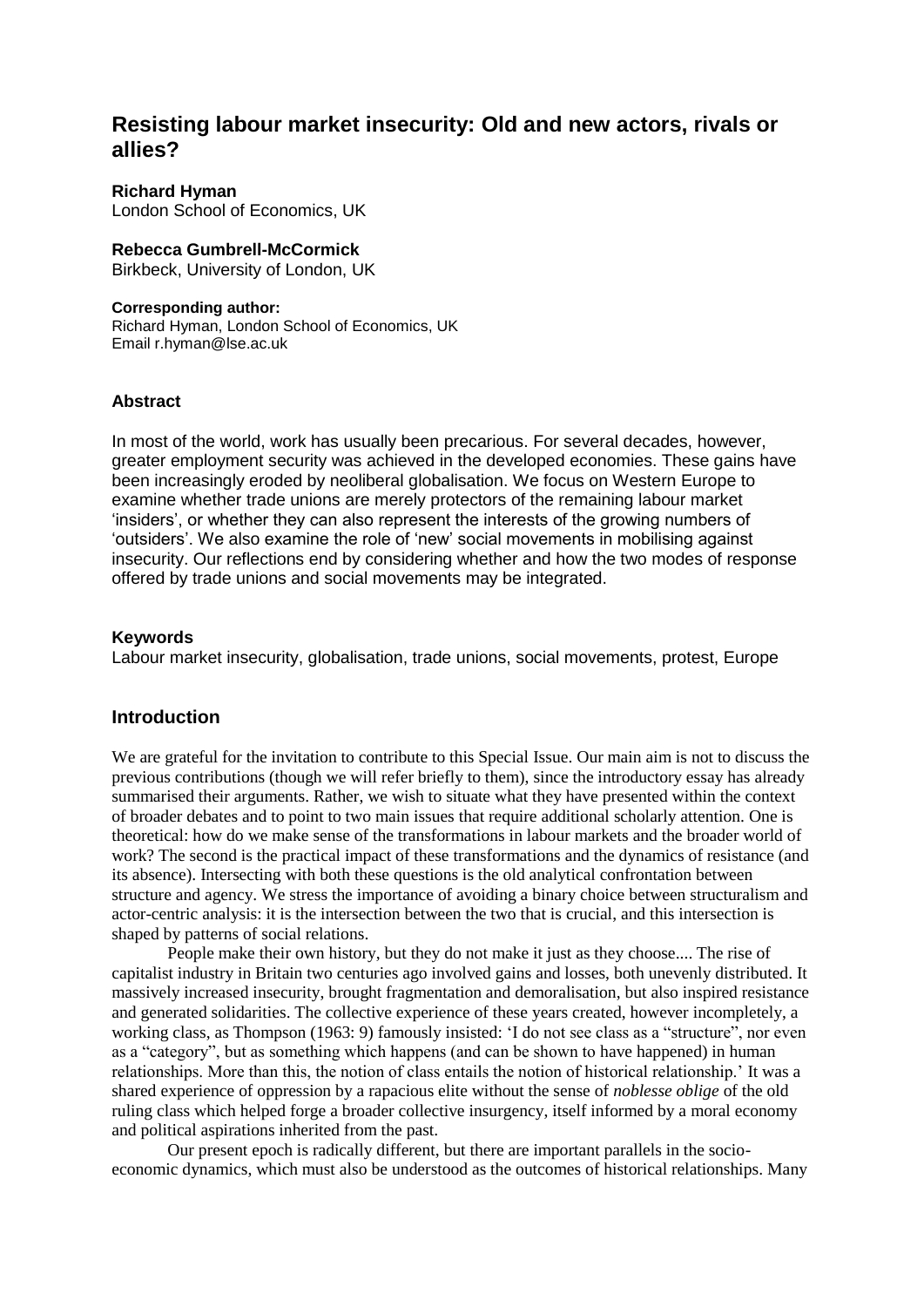similar analytical questions arise. In an era shaped by globalised financialised capital, fragmentation and demoralisation of once cohesive working-class communities are today a key part of the new world of labour, involving in important respects the unmaking of the working class. But to understand the nature of these changes, and the possibilities of shaping unity out of division, we must probe deep into the complex social relations involved in everyday working lives. As Jenkins and Leicht put it (1997: 373), struggle and resistance 'come together in a concrete nexus of economic, political, and ideological relationships between specific actors'.

In what follows we focus primarily on moments of resistance to the growing insecurity of work and its intensification under post-crisis austerity. More specifically, we discuss the relationship between trade unions and more informal modes of resistance. Our main focus is on experience in (western) Europe, since this is the region that we know best (Gumbrell-McCormick and Hyman, 2013). We end by pointing to a 'variable geometry of resistance': a tension between different national contexts, between local and global responses, between trade unions and social movements, between individualism and collectivism and between inter-group rivalry and solidarity.

In the next section we briefly summarise the key shift from the 'organised capitalism' of the early post-war decades in the 'advanced' economies to a mutation in which financial outcomes are the dominant driver and in which national modes of social regulation have lost much of their efficacy. We discuss the challenges which this new form of capitalism poses for labour, with growing insecurity and the weakening of traditional forms of collective representation; and also for theory, in terms of making analytical sense of these developments. In the core of our article we then discuss the ambiguous role of trade unions in representing the growing precarious workforce, and also the experience of mobilisation by alternative social movements. In conclusion we return to the notion of variable geometry, and reflect on the implications of our account for both theory and practice.

#### **All that is solid melts into air: Challenges for labour, challenges for theory**

Working life has been precarious in most of the world throughout history. The rise of industrial capitalism, however, radically transformed the foundations of insecurity: in the 'advanced' economies, the dominant form of production was no longer by independent artisans or farmers who owned their own tools and (in the latter case) land but by wage-workers employed by a capitalist who owned the means of production and whose priority was to achieve a profit on this capital. Labour (power) became a commodity to be bought and sold, according to the vagaries of market forces. The disruptive implications were starkly depicted in the *Communist Manifesto*: 'constant revolutionising of production, uninterrupted disturbance of all social conditions, everlasting uncertainty and agitation distinguish the bourgeois epoch from all earlier ones. All fixed, fast-frozen relations, with their train of ancient and venerable prejudices and opinions, are swept away, all new-formed ones become antiquated before they can ossify. All that is solid melts into air....'

In the twentieth century, such apocalyptic accounts were widely dismissed. The transition to 'organised capitalism' had stabilised socio-economic relations. For several decades, indeed, greater employment security was achieved in the developed economies. More recently, however, these gains have been increasingly eroded by neoliberal globalisation. Polanyi (1944), writing during the war, interpreted the development of capitalist economies as the outcome of a 'double movement'. The first, in the nineteenth century, involved the imposition of 'free' markets (though the whole idea of free markets is an oxymoron, since all markets are social and political constructs). The damaging social effects of this process, in particular those transforming labour into a 'fictitious commodity' to be hired and fired at will, provoked a counter-movement. Hence the struggles in the twentieth century for social, industrial and economic democracy represented a countervailing process to impose some constraint on the disruptive social consequences of market liberalism. Markets became 'embedded' in a systematic regulatory web.

Polanyi anticipated a parallel reaction to the excesses of market-making at the international level: renewed state regulation of the domestic economy linked to a retreat from 'capitalist internationalism'. What however occurred was a new form of international regime, involving a bounded liberalisation of external trade, but linked to Keynesian economic management and a partial decommodification of labour at national level. 'The principles of multilateralism and tariff reductions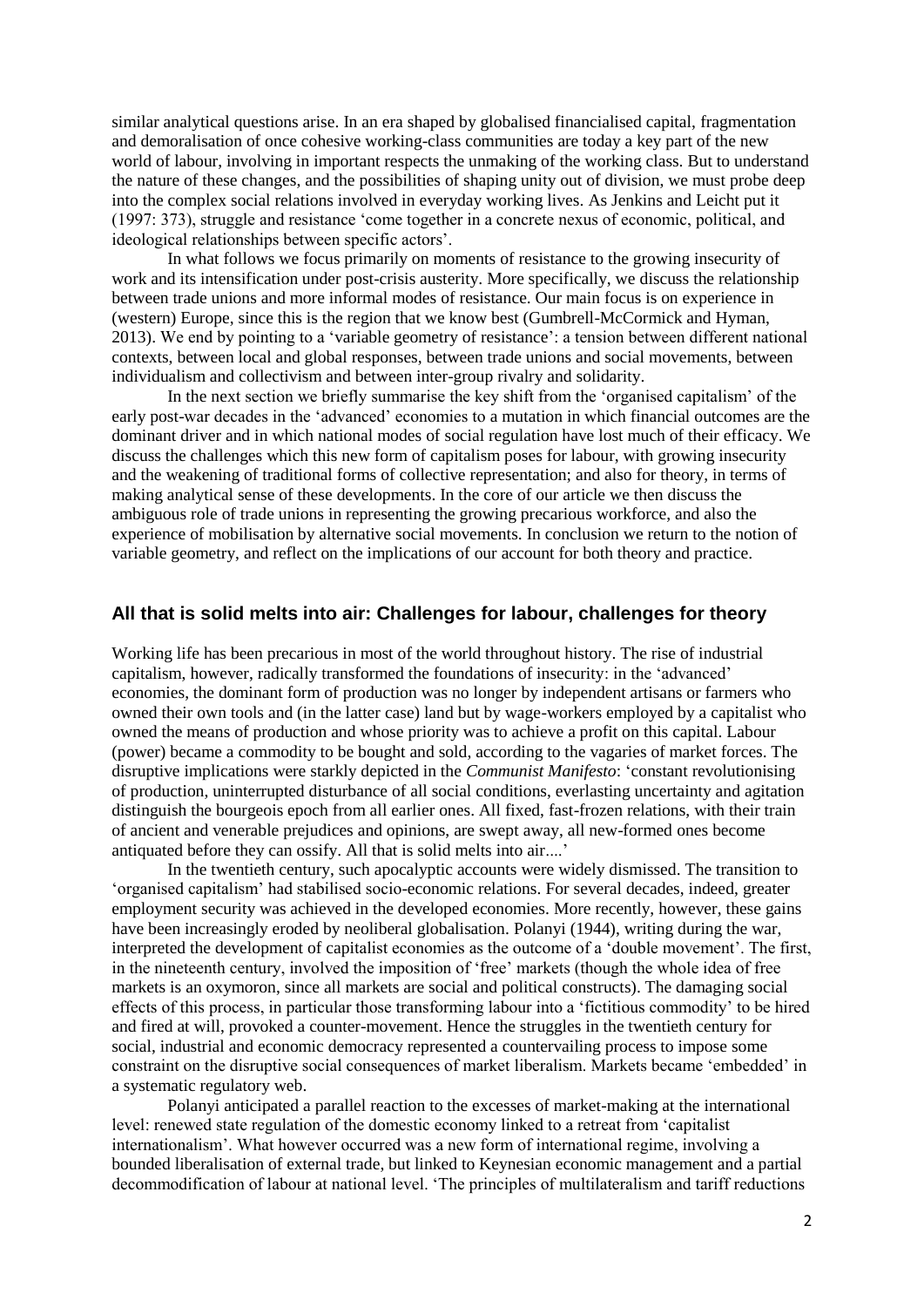were affirmed, but so were safeguards, exemptions, exceptions, and restrictions – all designed to protect the balance of payments and a variety of domestic social policies' (Ruggie, 1982: 381).

The post-war social compromise was inherently ambiguous and unstable, for three main reasons. First, it reflected a specific, historically contingent balance of class forces, and one largely confined to 'advanced' economies. Second, it assumed different forms cross-nationally, but in all cases involved an accommodation between national labour movements, employers who were primarily national in terms of corporate ownership and production strategies, and governments which were to a large degree autonomous in social and economic policy: an outcome of the bounded character of economic internationalisation which Ruggie described. Third, the existence of an alternative socio-economic model to the East – however deformed and repressive – imposed a degree of self-restraint on capitalist aggression.

These three preconditions no longer apply. What has developed in recent decades has been analysed by McMurtry (1998) as the 'cancer stage of capitalism'. Polyani (1944: 73) described labour, land and money as 'fictitious commodities' because while they were all subject to market forces, unlike real commodities they were not produced for sale on the market. 'To allow the market mechanism to be the sole director of the fate of human beings and their natural environment, indeed, even of the amount and use of their purchasing power, would result in the demolition of society.' Certainly the post-war compromises imposed firm limits on the commodification of labour, land and money; but Polanyi's analysis was remarkably prescient. What has now occurred is the systematic weakening and removal of the social constraints on the destructive dynamic of commodification: a 'carcinogenic mutation' which has released the pathological potential which capitalist economies always contained (McMurtry, 1998: 127-128).

The cancer stage of capitalism is linked as both cause and effect to the erosion of the three preconditions of post-war social compromises. First, globalisation – of which European economic integration is one important element – has removed the dominant capitalist agglomerations from national control. There are many ways of conceptualising the historical development of globalisation, including its technological foundations and its geographical scope. What we would highlight are the changes in its core dynamic. Its earliest forms involved international movements of commodities: raw materials, manufactured products but also labour (including slave and semi-slave labour, as Nelson Lichtenstein reminds us). The mid-twentieth century saw a qualitative shift to the dominant role of multinational corporations and the development of what may best be called global surplus value chains, in which corporate strategists subject actual producers to constant pressures to cut costs, creating new forms of insecurity. In the third, most recent phase, finance capital intensifies the dynamic of commodification.

Financialisation is the second key transformation. Liberalisation of financial markets has spawned an array of exotic fictitious commodities which Polanyi could never have imagined: derivatives, secondary markets, hedge funds, private equity, leveraged buy-outs, credit default swaps.... It is now possible, and indeed more effective, to generate a surplus without producing value: money can be expanded without the production of commodities as traditionally understood. Corporations have themselves been transformed into commodities, increasingly bought and sold, creating new modes of insecurity: for growing numbers of workers (and their unions), it is no longer even clear *who* is the employer (Standing, 2011: 35).

The third transformation involves the reconfiguration of the role of the state. The post-war compromises involved the state in multiple ways. Particularly but not exclusively in Europe, legislation created a web of individual employment rights, and also buttressed collective representation of worker interests through trade unions and works councils. Welfare regimes were central to Polanyi's 'double movement'. Macroeconomic regulation on Keynesian lines sustained near-full employment. Governments themselves became major employers, typically committed to supporting high labour standards. But in recent decades, neoliberal globalisation has provided an alibi for anti-social policies by governments that insist that there is no alternative to submission to international markets (Weiss, 1998). On the one hand, government policies have been aimed at 'rolling back the state', and restricting social protections to those that can be justified on grounds of productivity and competitiveness; on the other, new and repressive forms of intervention have been required to impose the sway of market forces. The European Union (EU), once often viewed as a defender of decommodification, has become one of the key drivers of this process: its 'new economic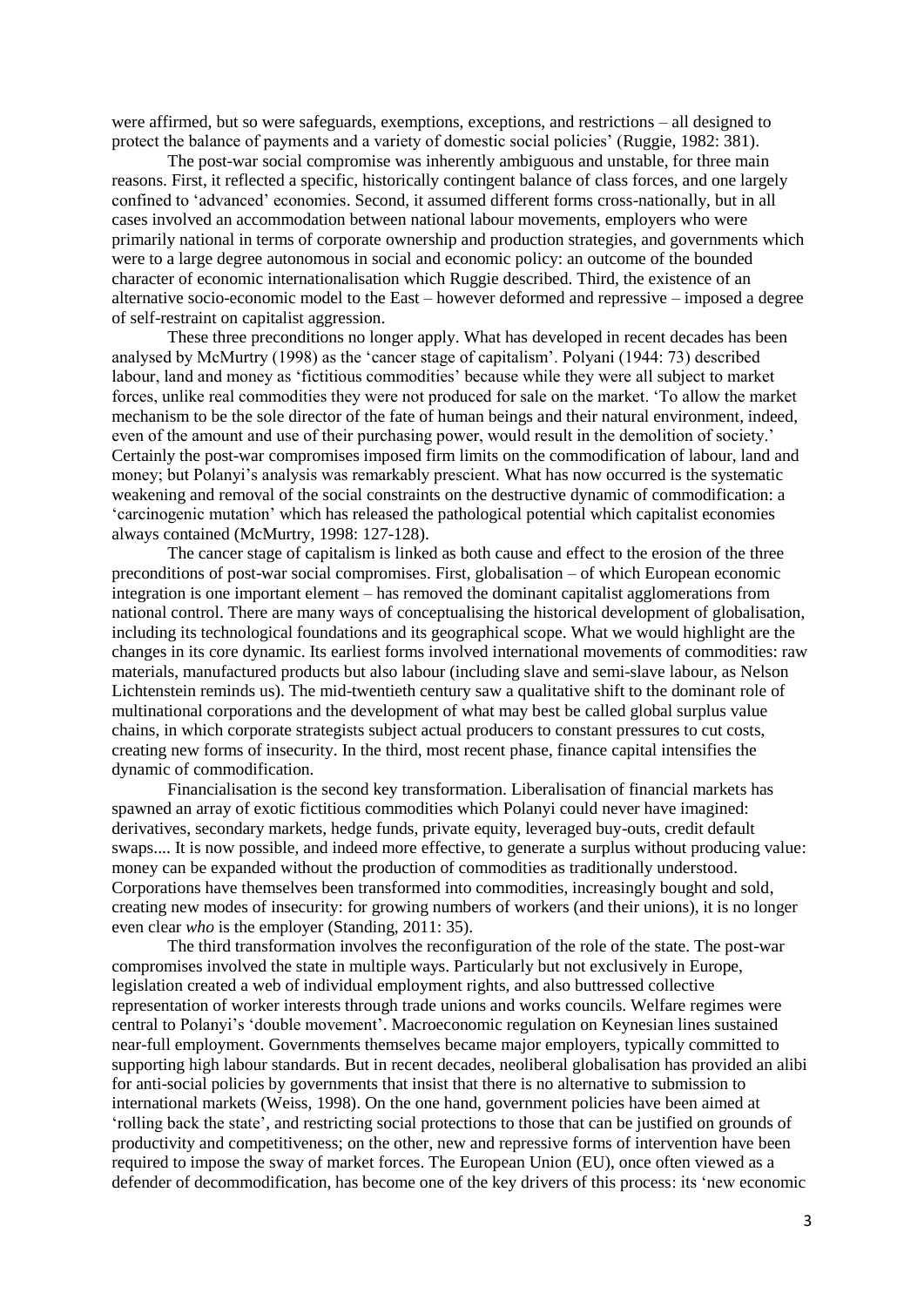governance' increasingly targets social welfare and employment protection; while the austerity packages imposed on the 'programme' countries by the Troika of European Commission, European Central Bank (ECB) and International Monetary Fund have coercively imposed escalating insecurity.

National economies and national labour markets are thus increasingly *disembedded* from effective social regulation; and the beneficiaries of financialised 'shareholder value' capitalism have little interest in maintaining historic compromises. The balance of class forces has shifted radically. These trends can be understood, within Polanyi's framework, as a *counter*-counter-movement, a *third*  phase involving the deliberate unravelling of the regulatory web constructed in previous decades. The norm of insecurity, widely believed to have been overcome in the mid-twentieth century, is increasingly re-imposed.

#### *The challenge for labour*

Recommodification poses clear challenges for labour, in the sense both of the life-chances of workers as individuals and of the organisations which represent their interests collectively. The extent of the first is evident from some simple statistical indicators. In Table 1 we provide basic data on insecurity in selected west European countries – usually regarded as the region in which decommodification was most firmly established – setting out rates of unemployment and temporary contracts for the labour force in general and for those aged under 25. The data cover the six largest EU member states, together with Greece and Portugal, which were particularly severely affected by the crisis, and Sweden, which was relatively unaffected and where it is often assumed that decades of socialdemocratic regulation have eliminated labour market insecurity. We give statistics for 2008, before the main impact of the crisis, and 2014, when some but by no means all European economies had recovered. The figures show the major increase in unemployment rates in the worst affected countries, and the far higher impact on the 15-24 age group. Labour market insecurity is thus in particular a problem for younger workers. Table 1 also shows that in most of the countries – whether or not there is a high overall level of unemployment – the majority of young people who obtain jobs are employed on precarious contracts, and that if anything the situation has deteriorated further after the 'recovery'. In Germany, the figure is inflated by the high proportion of apprenticeships, which are included in the Eurostat analysis, and we show the lower percentages when these are excluded (though note that increasingly, German apprenticeships do not lead to permanent employment). There is no similar explanation for the high figures in Sweden, where apprenticeships are far less extensive.

At first sight a curious exception, the UK has a far lower rate of fixed-term contracts than other countries in our selection; however, because standard employment relationships offer very limited protection against dismissal, employers have limited incentives to use temporary contracts. Greece also has a far lower rate of temporary contracts than most, but not only is the unemployment rate one of the highest but there is a particularly high prevalence of self-employment (31%, twice the EU average), often a form of disguised precarious employment. Italy, with 23% self-employment, is also well above average. Much more generally, the growth of the 'platform' or 'gig' economy has created new forms of spurious self-employment (Drahokoupil and Fabo, 2016). Another feature of more traditional sectors of employment is the 'posting' of workers from low-wage countries to undertake contracts in economies with better pay and conditions, undercutting local standards.

#### [Table 1 about here]

Can growing insecurity be resisted; and if so, how? Much current debate hinges on whether existing institutions of labour market regulation, and in particular trade unions, have both the capacity and the will to reverse the trend. With the rate of unionisation almost universally in decline, and partly in consequence with a loss of material resources and political influence, their capacity may indeed be questioned. The thesis that they also lack the will is associated in particular with writers (Lindbeck and Snower, 1988; Rueda, 2007) who perceive unions as defenders of the relatively secure core of labour market 'insiders' rather than precarious 'outsiders', and argue that the social-democratic parties with which unions in many countries were traditionally linked are committed to an institutional welfare framework which similarly advantages those already better protected.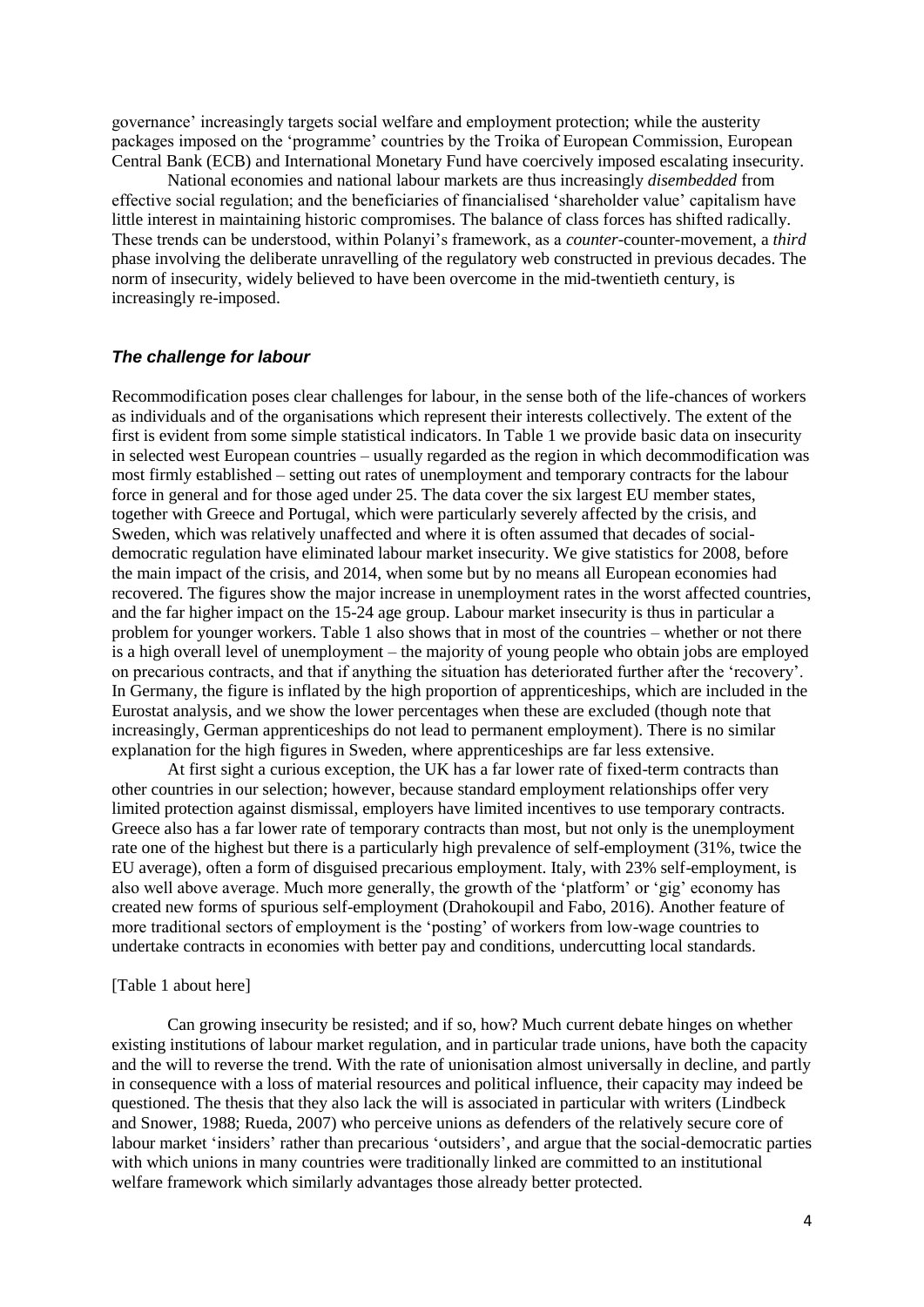If not by trade unions, how can the interests of the growing precarious workforce be advanced? Is it possible that less institutionalised forms of collective mobilisation, of the type primarily analysed within social movement research, can be more effective in coordinating the distinctive interests of those increasingly excluded from what was once seen, at least in developed economies, as the 'normal' employment relationship? We refer to such forms of collectivism, particularly as they have emerged in the past decade in countries worst affected by the crisis, as 'new social movements' – though their forms of action may often have longer historical roots.

Are trade unions and such alternative movements rivals or potential allies in responding to the challenges of growing labour market insecurity? This is the focus in the core of our article. For this we draw on our previous research into trade unions in Western Europe, in which we adopted a broader thematic but narrower geographical lens (Gumbrell-McCormick and Hyman, 2013).

#### *The challenge for theory*

If the practices and institutions of social regulation and industrial relations were nationally distinctive, so was much of the analytical apparatus deployed to understand the representation of labour interests. None of the traditional academic disciplines offers a sufficient lens to make sense of the dynamics of contemporary globalisation and of possible labour responses. The two contributions which frame the previous case studies address this challenge. In his introductory essay, Tobias Schulze-Cleven identifies global labour studies and comparative political economy as the most significant current approaches to globalisation and its discontents, and explores potential routes to a synthesis. In his discussion, though, he also refers to two other distinct perspectives, power resources and mobilisation theories. We may note that all four, partially overlapping approaches are cross-disciplinary in character. We would also suggest that to the three dimensions which he identifies – the roles of ideas, interests and institutions – it is necessary to add *social relations*. In our view, any adequate conceptual map of current trends, if it is to transcend fatalistic structural determinism, must be relation-centric. For interests and identities are not objectively given but are socially constructed through interactions within and between socio-economic groups. Moreover, intra- and inter-group division and/or solidarity are shaped by the ways in which interests and identities are subjectively *framed*, as mobilisation theorists have long argued (Kelly, 1998; Snow et al., 1986).

Such considerations must inform any attempt to theorise the situation of the 'new' insecure labour market groups in advanced economies. The best known approach to this question is the concept of the 'precariat' developed by Standing (2011, 2014, 2015). His analysis contains many ambiguities (as could be said, indeed, of the classic Marxian writings on the proletariat). He describes the precariat as not a class but a 'class-in-the-making'. At the same time, it is a class 'at war with itself', for 'the precariat is far from being homogeneous' (2011: 15). In particular, he distinguishes three groups: first, those from traditional working-class communities whose former security has been undermined by globalisation; second, migrants, ethnic minorities, ex-convicts, who constitute 'denizens' deprived of social rights; third, 'the educated, plunged into a precariat existence after being promised the opposite, a bright career of personal development and satisfaction' (2014: 29-30). The first group is susceptible to far-right authoritarian politics, and often fears or despises the other two; the second is largely apolitical, but occasionally erupts into violent protests; the third is 'the potentially transformative part of the precariat, the new vanguard [who] are open to becoming the progressives' (2015: 8). The radicalism of the latter may potentially displace the action of trade unions which 'have entrenched their interests inside capitalism' (2015: 5).

As many critics – such as Paret (2016) and Wright (2016) – have argued, it is far from evident how such diverse and antipathetic groups, though all victims of intensified socio-economic insecurity, can be expected to develop into a coherent collective actor. Moreover, there is no clear boundary between those described as the precariat and the 'core' proletariat or salariat, of whom a growing proportion face new risks and uncertainties. Building alliances among Standing's three groups is as great a challenge as bridging the interests and aspirations of 'precariat', 'proletariat' and 'salariat'.

Not only does labour market insecurity not create a homogeneous 'precariat', it does not result in a simple polarisation between insiders and outsiders, and affects in different ways social groups with contrasting capacities for collective mobilisation. Whether trade unions – organisations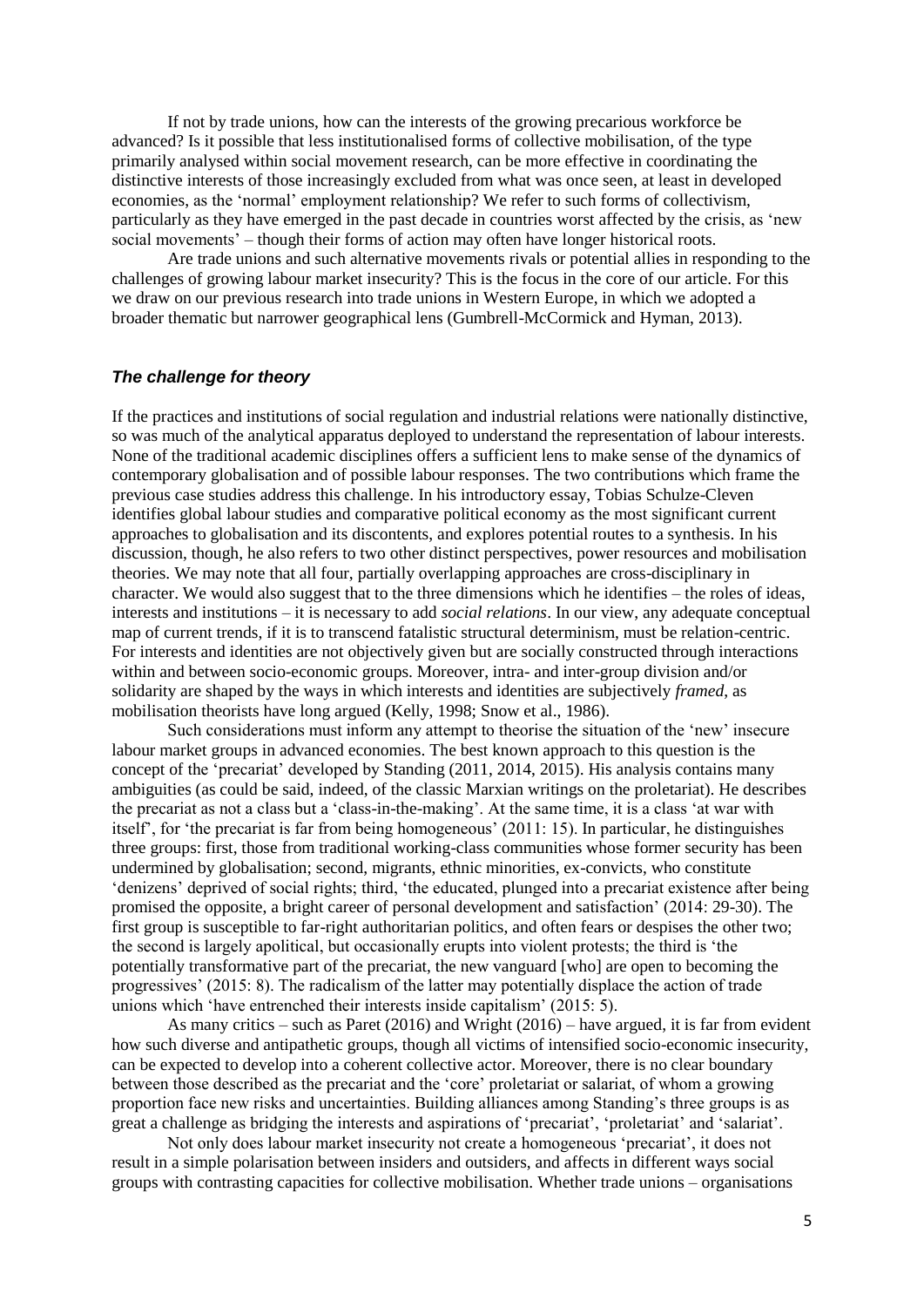for which constructing solidarities has always been a goal, never an accomplishment – can play a progressive role in this cannot be determined a priori.

In their concluding symposium Tobias Schulze-Cleven, Gary Herrigel, Nelson Lichtenstein and Gay Seidman call for the combination of insights from history, sociology and political economy. They argue for 'more active engagement among complementary perspectives to break down typical boundaries of contemporary research'. As scholars from the inherently cross-disciplinary field of industrial relations, we wholeheartedly agree. We might also add to the three disciplines represented, that of social geography, which has increasingly illuminated the links between labour and globalisation (Herod, 2009; Peck, 1996).

Yet is this a recipe for eclecticism; and if so, does this matter? Analytical promiscuity can be dangerous: many theoretical concepts in the social sciences derive their meaning from a distinctive interpretative paradigm which is not open to direct translation. Nevertheless, this noncommensurability has high costs: a fragmentation of understanding among a variety of competing perspectives, each of which is one-sided and incomplete. As Sil and Katzenstein (2010: 413) argue, 'research traditions give themselves permission to bypass aspects of a complex reality that do not neatly fit within the metatheoretical parameters they have established by fiat'. Hence they call for 'analytical eclecticism' in order to increase the scope of our causal accounts of large and multi-faceted social processes, of which insecurity under globalisation is obviously one.

The central theoretical challenge is to move beyond multi-disciplinarity, in which different analytical models are simply juxtaposed, to interdisciplinarity, whereby a new synthesis is constructed. This is easier said than done. Any approach must confront the familiar tension between structure and agency. Structural forces (including embedded institutions) constrain action, but also create opportunities – not least because structural dynamics are themselves contradictory.

#### **Collective responses to insecurity: Negotiation and/or contention?**

It is common to contrast trade unions, with their elaborate formal decision-making structures, and more spontaneous, often activist-led social movements and NGOs. Such a dichotomy is however questionable. Unions are themselves – or surely ought to be – non-governmental organisations, and commonly they emerged as forms of collective resistance that challenged key principles of the prevailing social and economic order. They thus matched the classic definition of social movements proposed by Tarrow (1994: 4): 'collective challenges, based on common purposes and social solidarities, in sustained interaction with elites, opponents, and authorities'. With time, however, unions in many countries became increasingly dependent for their survival on institutionalised internal routines and formalised external relationships with employers and governments. As Gramsci noted (1977), negotiation with external interlocutors could yield an 'industrial legality' which could bring organisational (and material) advantages, yet could also weaken the organic, ideational resonance with those whose aspirations unions sought to voice. A considerable literature points to a tension between 'movement' and 'organisation' in trade union identities.

Indeed an analogous tension applies to all NGOs. McIlroy (2000: 3) highlights a distinction 'between insider and outsider groups. Insider groups are accepted as legitimate by government and regularly consulted over policy.... Insiders feel pressure to distance themselves from direct action and may become prisoner groups, dependent upon government.' By contrast, 'outsider groups... have no wish to become involved in routine relations or are unable to achieve recognition by government. They may lack the skills and resources to take the inside track or eschew it because of radical ideology and objectives. Outsider groups rely on mass protest and strikes or civil disobedience.' Trade unions in many countries shifted from primarily outsider status to an insider role in the twentieth century (though this became jeopardised under neoliberalism), but many other organisations (for example in the field of social policy, women's rights or the environment) have followed a similar trajectory. Just as in trade unions, a shift to insider status has provoked internal conflict, with battles (as among the German Greens in the 1980s) between 'fundamentalists' and 'realists'. Many other NGOs have always been bodies which 'focus on concrete and often technical objectives' and 'collaborate with institutional and governmental elites, requiring compromises that can disappoint the hopes of their more ardent supporters' (Tarrow, 2006: 210-211). It is debatable whether 'new' social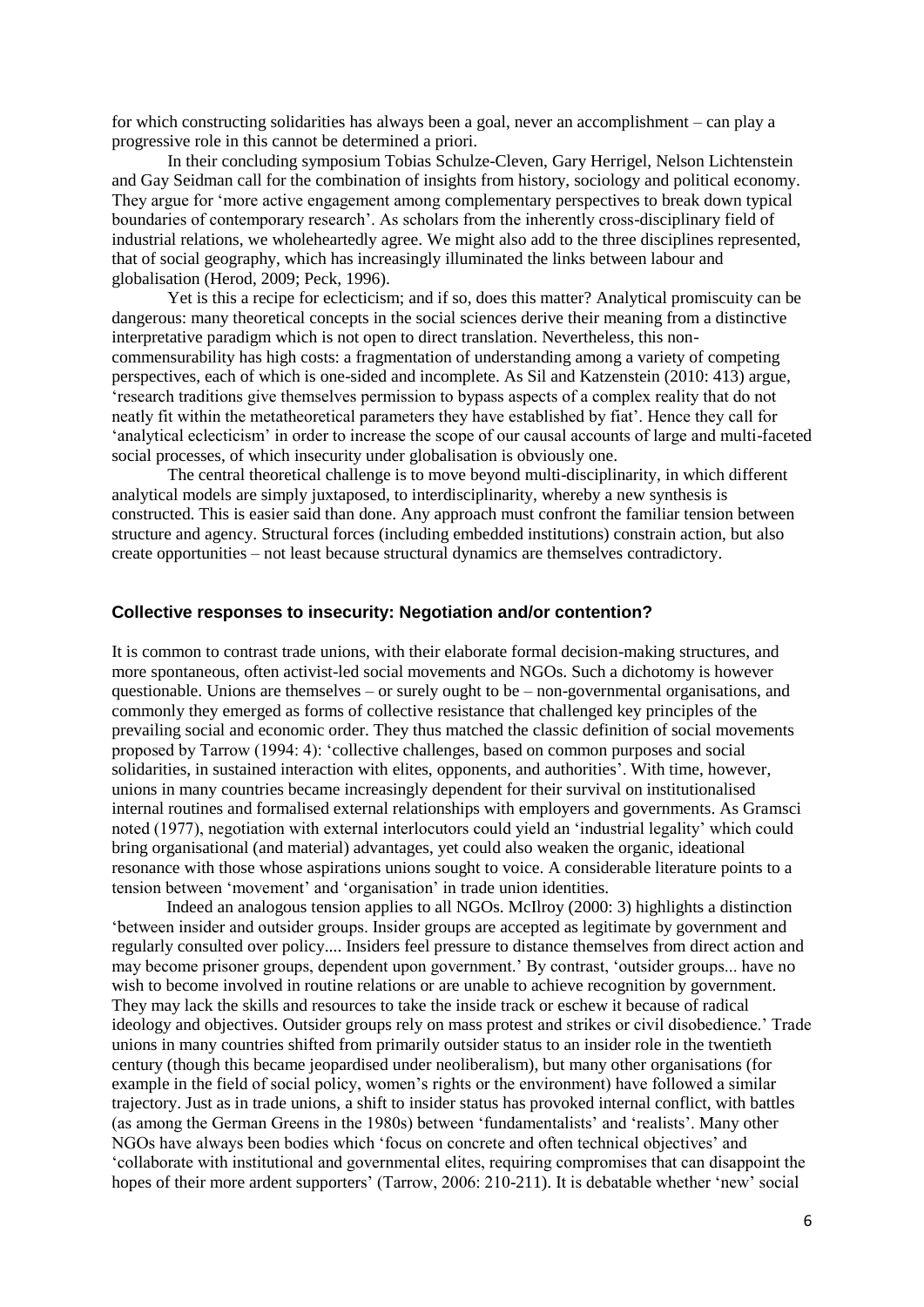movements are new because their modes of collective mobilisation in the information age allow them to escape some of these tensions, or simply because the recency of their emergence entails that serious options for collaboration have not yet arisen.

#### *Trade unions in an age of insecurity: Insiders or outsiders?*

In recent years, the tension between the 'insider' and 'outsider' role of trade unions has become sharper as a result of the increasing precariousness of much of the labour force, as outlined above. Their traditional policy has often been to oppose atypical work in all its forms, and as a consequence to avoid or exclude precarious workers (Gumbrell-McCormick, 2011); but in recent years most have accepted that insecurity is a reality that will not go away, and have recognised the need to represent the interests of these often disparate groups of workers. Otherwise they risk the continued erosion of their membership base and their capacity to regulate the world of work. Increasingly they have been influenced by the 'organising model', developed by unions such as the American SEIU, which explicitly targets precarious workers as a potential trade union constituency, but at the same time they have adopted it selectively (Thomas, 2016). How they do respond is conditioned by their own structures and ideologies, the national industrial relations system in which they operate, the economic situation and other factors.

One of the reasons why unions have been forced to take the growing insecurity of the workforce more seriously is that – as seen above – young workers tend to be most affected, and these are essential for the survival of trade unionism. There is a narrower gap between the membership density of permanent and fixed-term workers in some countries (such as Austria, Belgium and Ireland) than in most others, but in general the gap is substantial (Gumbrell-McCormick and Hyman, 2013). Another reason is that the increase in the numbers of people in precarious work is a threat to the status of all workers, including the 'traditional' male, full-time workers on 'open-ended' contracts who are the backbone of trade unionism. Yet precarious workers are particularly difficult to unionise: insecurity means that they may fear harassment or even the loss of their job if they become active; many change jobs and even sectors frequently, and in the case of migrants may return to their native country or move to a third country. Furthermore, 'precarious' workers do not constitute a single group, as noted above, as they exist both at the low and high ends of the labour market, with the largest number in low- or semi-skilled occupations, but some in highly skilled positions.

Nevertheless, trade unions in most countries have recently endeavoured to organise and represent precarious workers and to bring their concerns into the mainstream of union demands. In many cases, this has taken the form of organising campaigns which seek to recruit precarious workers into traditional trade union structures. The best-known of such cases is probably the campaign by the Dutch multi-industrial union *Bondgenoten* – part of the FNV (*Federatie Nederlandse Vakbeweging*), but now divided as part of the confederation's restructuring – to organise low-paid and mainly migrant precious workers, employed by the contracted-out cleaning operations for the Dutch railways and Schiphol airport. This campaign lasted for several years, culminating in 2010 to the longest Dutch strike since the 1930s. It was successful in many ways, winning improved pay and conditions and improving the public image of trade unions as campaigners for social justice, but it did not immediately lead to a higher membership density among precarious workers (Gumbrell-McCormick and Hyman, 2013: 62-63). In France, analogous campaigns have taken place among similar groups – cleaners on the Paris metro and railways, but also workers in fast-food outlets and shopping centres. Both the CGT (*Confédération générale du travail*) and CFDT (*Confédération française démocratique du travail*) have dedicated resources to campaigns among these groups of workers. As in the Netherlands, these campaigns have rarely led to a long-term increase in membership but have improved terms and conditions and brought the concerns of these workers into the mainstream. Such campaigns give rise to the question of how long unions will devote increasingly scarce resources to campaigns among precarious, low-paid workers that do not lead to immediate improvements in union density, even if there are other positive results. However, some campaigns *have* led to increased membership, particularly among young people (notably in the German *IG Metall*, as described in the contribution by Stefan Schmalz and Marcel Thiel). The German service sector union *ver.di* has also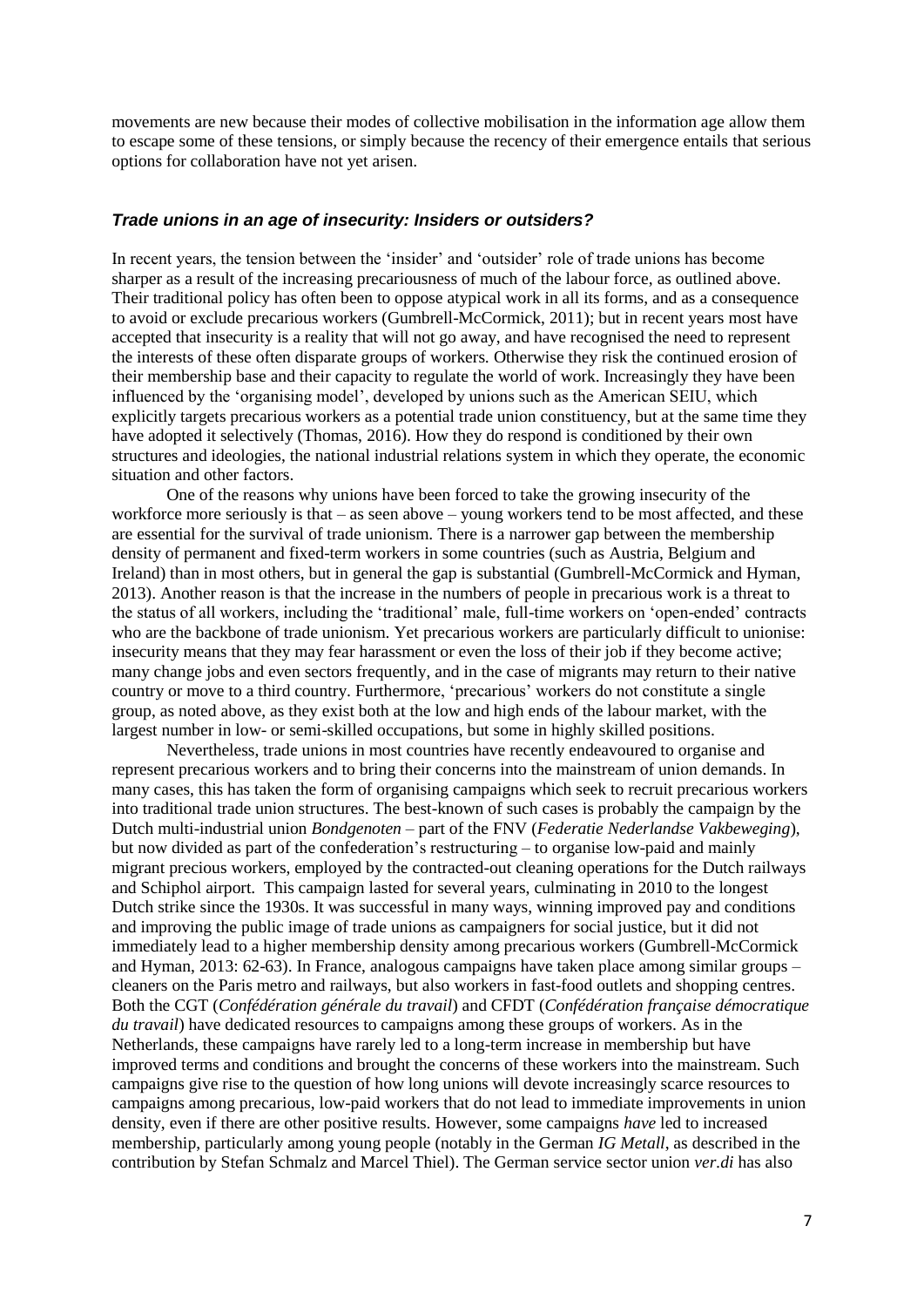undertaken high-profile campaigns among precarious retail workers, notably in the supermarket chain *Lidl* and the online retailer Amazon, though with less success (Sauviat, 2015).

Other campaigns, focused on higher-skilled and better-paid precarious workers and often led by these workers themselves, have sometimes brought an increase in union membership. The Austrian white-collar union GPA (*Gewerkschaft der Privatangestellten*) seems to have made gains in membership and density, at least in part as a result of its targeted efforts to organise workers in the retail sector and in call centres, many of whom are precarious (Pernicka and Aust, 2007). In Poland – where, as Table 1 shows, the proportion of temporary contracts among young workers is exceptionally high – unions have also been particularly active in recruitment among precarious workers, for example targeting security guards and the retail sector. They have been successful in highlighting the problem of precarious employment, strongly criticising the increasing use of serviceprovision contracts, which were favoured by many employers over standard employment contracts. The label 'junk contracts' was made a key slogan in public debates (Bernaciak et al., 2014; Mrozowicki and Maciejewska, 2013), an example of what Maite Tapia, Tami Lee and Mikhail Filipovitch in their contribution term 'symbolic power'. There are also signs that unions are turning their attention to the 'gig' economy; in Britain the GMB general union won a notable court victory, establishing the employee status of drivers working for the Uber company.

In addition to campaigns aimed at bringing precarious workers into traditional union structures, some of the most interesting union responses have been to adapt existing structures or to create new ones, often led by precarious workers themselves. Again in the Netherlands, the FNV has set up a special section for self-employed workers (*FNV Zelfstandigen*). In Italy, all three major confederations created separate unions for temporary workers; NIdiL (*Nuove indentità di lavoro*), founded in 1998 by the largest confederation CGIL (*Confederazione generale italiana del lavoro*) is probably the most active, although the total membership remains relatively low (Benassi and Vlandas, 2016) . This initiative can be contrasted with the readiness of the main Spanish confederations to accept worse conditions for new labour market entrants in order to ward off attacks on conditions of established 'core' workers (Pulignano et al., 2016). The Austrian GPA formed a special section for freelance workers (*work@flex*), and staged a series of successful actions aimed at organising these workers (Stern, 2010: 43) and at publicising the exploitative use of dependent self-employed contracts in call centres. Such initiatives, while empowering precarious workers, also separate them from the main union and may not help to advance their interests within the union movement more widely. Other confederations have adapted existing structures, such as the creation of the CGT *Union syndicale de l'intérim* to organise agency workers, including both those on permanent contracts staffing the agencies and the temporary workers. This structure has been successful in obtaining better pay and employment rights for agency workers but remains controversial, because it exists outside the usual industrial and territorial organisations. Another Italian initiative, the resurrection of the old *camere di lavoro* (chambers of labour) providing services to all categories of members at local level, has provided a focal point for precarious, usually young, workers, to remain part of a trade union structure even when they change industrial sectors. In Germany, the construction union *IG BAU* even established a separate cross-national subsidiary, the European Migrant Workers' Union, though with only limited success (Greer et al., 2013). More traditional methods to organise migrant workers in the construction sector, including posted workers, have been adopted with some success in the Nordic countries (Eldring et al., 2012; Friberg et al., 2014; Hardy et al., 2012).

While many confederations have devoted a great deal of time and resources to organising precarious workers, this still remains a somewhat peripheral activity within most unions, compared to representing the interests of their 'core' constituencies through collective bargaining and political pressure. Indeed, as mentioned above, organising insecure workers is more difficult and provides fewer tangible results. In some cases, 'core' union members resist recruiting such employees, as in the case of Greek call centre workers (Kornelakis and Voskeritsian, 2016). For related reasons, there are few elected trade union representatives and officers drawn from these groups, because their employment is often of short duration, and because they often change jobs and industries (and sometimes countries). When considered in conjunction with the need to replenish the trade union ranks and bring in a larger number of younger workers, the issue of insecurity has become more central to unions in many countries and forms an integral part of their efforts to organise and represent the young.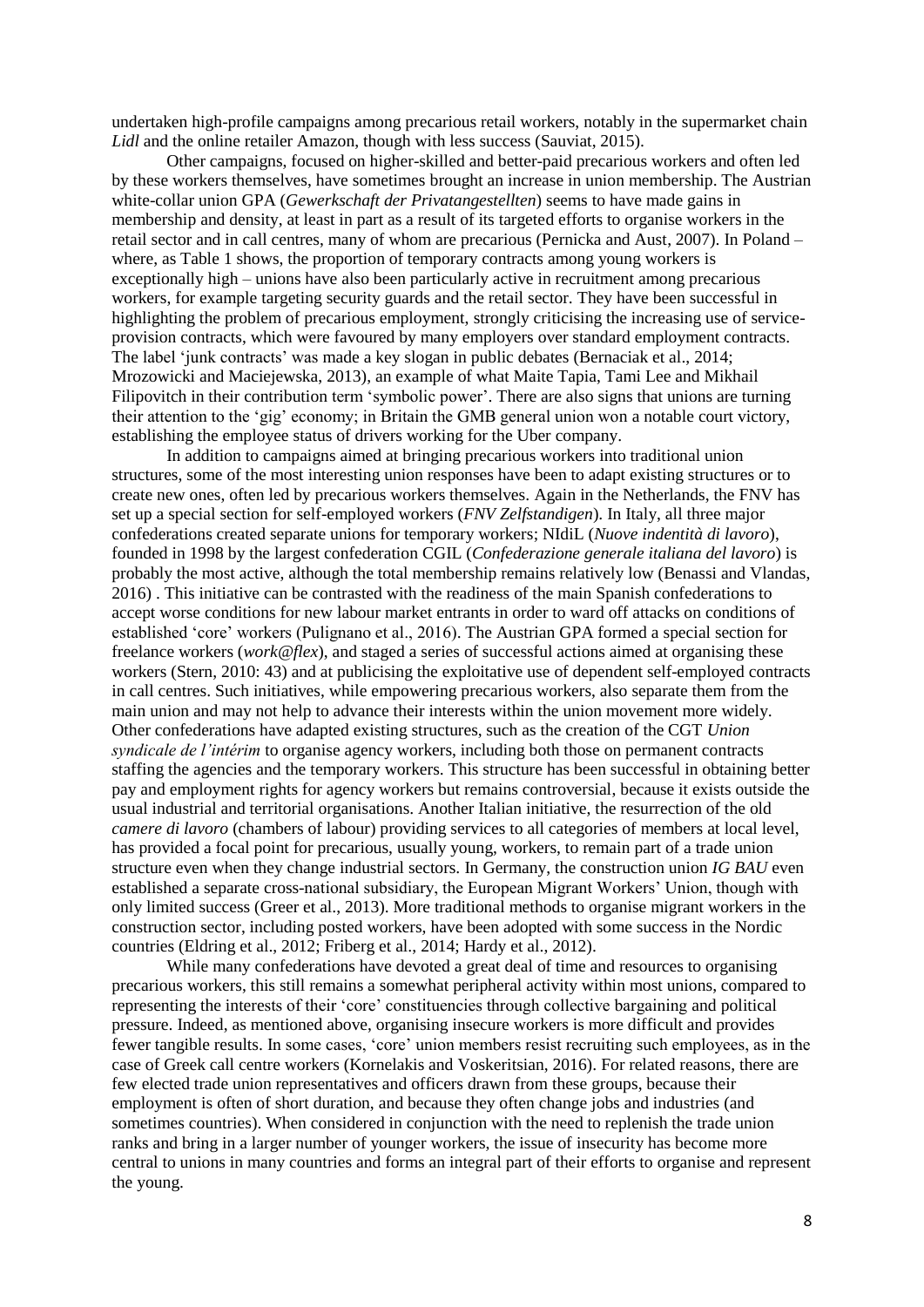One should also note that in many countries, particularly in Southern Europe where unions have often possessed limited collective bargaining strength but considerable capacity for political mobilisation, their efforts have often aimed to achieve broader socio-political inclusion and protection of precarious workers, whether or not they can be recruited as members (Meardi et al., 2012: 15-16). Overall, Pulignano et al. conclude (2015: 808, 822) that 'European unions are increasingly trying to defend the outsiders, but meet institutional obstacles that vary by country' because 'effective union protection of atypical workers is arduous without favourable legal and political frameworks'.

#### *The rise of 'new' social movements*

A notable consequence of the crisis, the growth of insecurity and the imposition of austerity has been the emergence of a range of new 'outsider' movements, particularly in the worst affected countries, generating a form of 'subterranean politics' (Pianta and Gerbaudo 2014). The actions have tended to display a high participation of young people, often with a focus on the predicament of the 'precarious generation' most affected by the crisis.

From a cross-national comparative perspective, four key features of 'new' social movements can be identified. The first is the complex interconnection between national and supranational dynamics. On the one hand, there has been a rapid process of mutual learning across frontiers. The 'Arab Spring' provided an inspiration for many of the mass protests from 2011 onwards. 'Occupy Wall Street' informed the Blockupy protests against the ECB in Frankfurt and the actions of UK Uncut in London. The Spanish *Indignados* were emulated across southern Europe. There was 'a kind of contagion effect, suggesting the presence of learning processes and the modular character of the mobilization' (Fonseca, 2014: 47). Yet 'on the other hand, institutional differences, different traditions of political and social participation and the degree of trust in the political institutions help explain some of the marked differences of the protests in European countries, in particular as to their relationship to conventional channels such as political parties and trade unions' (Campos Lima and Martin Artiles, 2014: 145). The national basis of most protest activity has meant that there has been little coordinated action at the level of the EU, a key driver of deregulation and austerity (Pianta and Gerbaudo, 2014). But there are exceptions: notably, the campaigns against water privatisation which began in Italy in 2003 and spread across Europe (Fattori, 2013).

A second common theme is the central role of social media in the 'new' forms of protest and resistance (Estanque and Fonseca, 2014). Social media provide a channel for discussing grievances, formulating demands and coordinating action, and for disseminating the initiatives – and any incidents of repression by the authorities – to a mass public. For some, such as Castells (2012) or Mason (2013), these means of communication – taken for granted by the generation which is worst affected by austerity – permit autonomy rather than authority and explosive spontaneity rather than the routines of traditional organised negotiation with governments and employers. However, uncritical 'techno-optimism' is dangerous: social media channels are dispersed and individualised, and rather than generating collective identities and collective action they may fragment movements of resistance (Tarrow, 2006: 210). Access to electronic media remains unequally distributed and can be very effectively manipulated by the rich and powerful (Flesher Fominaya, 2014; Rød and Weidmann, 2015). At best, argues Gerbaudo (2012: 12), successful use of such media for protest and resistance requires a 'choreography of assembly' which functions in 'directing people towards specific protest events, in providing participants with suggestions and instructions about how to act, and in the construction of an emotional narration to sustain their coming together in a public space'. Such choreography is typically undertaken by often invisible and perhaps reluctant core activists who provide a form of 'soft' leadership.

Third, this 'choreography' has often involved reclaiming public spaces as arenas for discussion and debate as well as demonstration (Aslanidis, 2016; Flesher Fominaya, 2014). While the first actions were directed against governments (national but also supranational), it was a logical step to target the financial institutions which initiated crisis and insecurity and drove the austeritarian response. Occupy Wall Street in September 2011 achieved echoes not only across North America but also in Europe, with the first Blockupy protest in Frankfurt in May 2012. In London, an occupation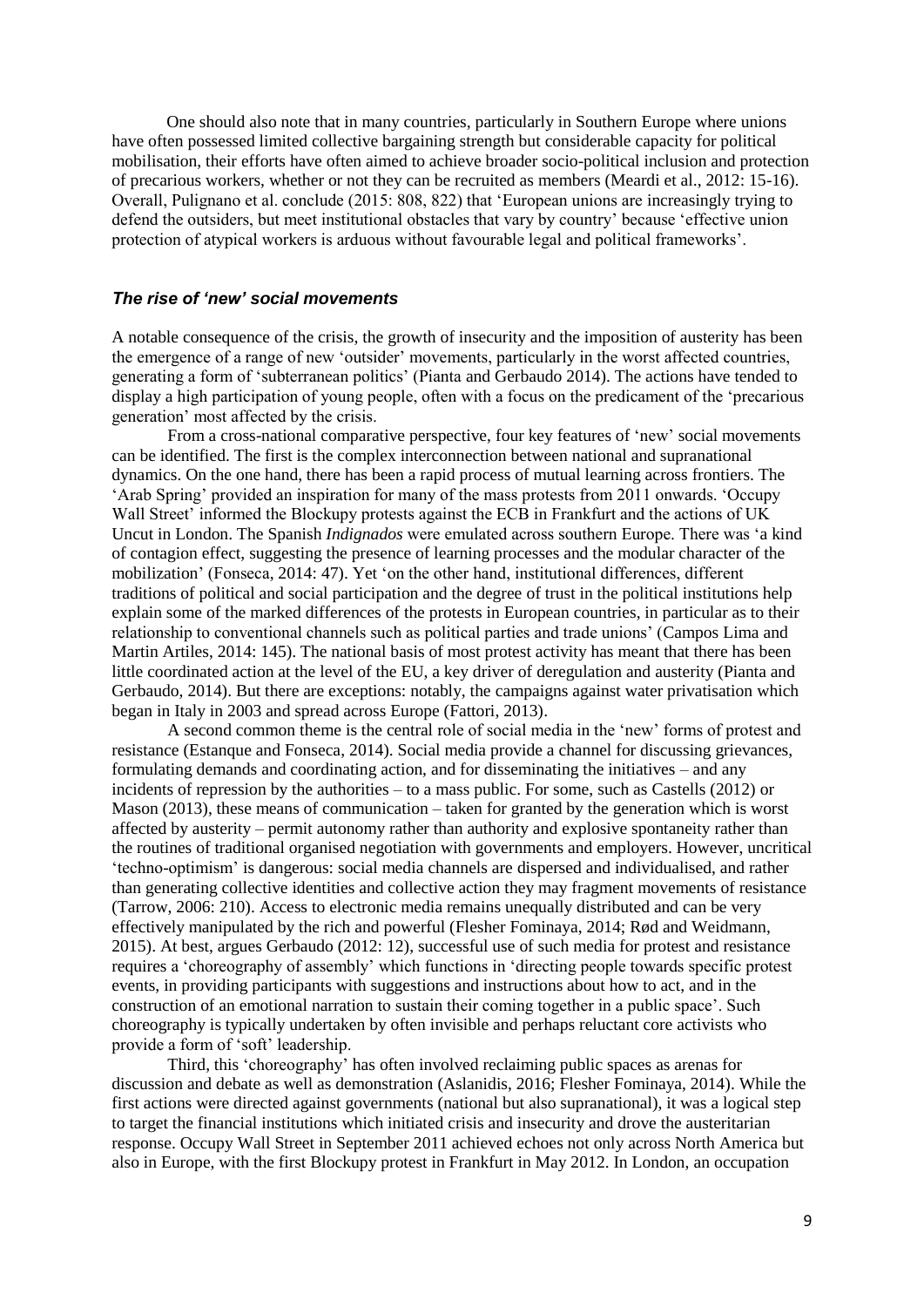began in October 2011 outside St Paul's Cathedral, the nearest location to the Stock Exchange that protestors could use.

A fourth, but related, aspect is the 'defence of the commons'. This has involved, most obviously, resistance to privatisation, particularly when imposed by the Troika. But there is also a less defensive dimension, as proposed in the series of World and European Social Forums since 2001, to 'reinvent the world'. The link between the quality of work, the quality of living and the environment is made explicit: neoliberal global capital destroys nature as it destroys workers. Hence many of the 'new' forms of protest seek to assert elements of participative democracy which in some ways are novel but in others can be traced back to ancient traditions.

#### *The complex and uneven national experience of resistance*

The best known example of the 'new' forms of protest and resistance is the Spanish *Indignados* or *Movimiento 15-M*, which developed from demonstrations on 15 May 2011, organised largely through social media. The *Indignados* have been described as 'a movement with two souls' (Taibo, 2013): one comprising activists with a background in the alter-globalisation campaigns; the other, young people, mainly highly educated and with little or no background in political activism, whose hopes of a comfortable career had been dashed.

Spanish trade unionism is numerically weak by west European standards (density around 15%) but the two main confederations, *[Comisiones Obreras](http://www.ccoo.es/)* (CC.OO) and *Unión General de Trabajadores* (UGT), became entrenched in public policy-making after the fall of the dictatorship in the 1970s. For many *Indignados*, they were as much part of the problem as were the mainstream political parties: at best negotiating the terms of austerity rather than leading forceful opposition. 'The politicians rob us, the unions sell us, the employers enslave us, the banks swindle us and the press lies to us' ran one slogan. Yet 'the divide between the world of trade union activists and that of the *Indignados* was less clear-cut than claimed by some' (Béroud, 2014: 29); and indeed, by 2012 there were signs of a growing rapprochement. The *Indignados,* in turn, helped enlarge the repertoire of trade union action, calling for 'inclusive' strikes in which the unemployed, students, precarious workers and other citizens could participate (Cerrillo Vidal, 2013: 43). Uniquely, one outcome has been the creation of an important new political party, *Podemos.*

In Portugal, as in Spain, 'trade unions have been involved in organizing mass protest action, although their capacity for mobilization was surpassed on various occasions by more spontaneous demonstrations of protest' (Rocha and Stoleroff, 2014: 152). In particular, the two main confederations CGTP (*Confederação Geral dos Trabalhadores Portugueses*) and UGT (*União Geral de Trabalhadores*), unlike their Spanish counterparts, have been fundamentally divided in their responses to crisis and insecurity. Union division increased the space for other vectors of resistance. Though unemployment has been less severe than in Spain, over half young Portuguese workers had temporary contracts even before the crisis. In 2007 the movement *Precários Inflexíveis* (PI, Precarious but Inflexible) emerged as a virtual association of unemployed and precarious workers. Protestors took over the streets of Lisbon and other cities on 12 March 2011, in one of the biggest demonstrations since the Portuguese revolution of 1974 (Estanque et al., 2013). The initiative helped inspire the May protests in Spain, which were in turn followed by the occupation of the *Praça do Rossio* in the centre of Lisbon in May, in part in solidarity with the Spanish *Indignados* (Baumgarten, 2013). The movement *Que se lixe a troika!* (Fuck the Troika) has since played a major role in challenging externally imposed austerity, often coordinating protest demonstrations with the CGTP (Campos Lima and Martin Artiles, 2014).

Although most initial protests occurred independently of the trade unions, as in Spain, there has been some subsequent convergence (Braga, 2016). In its Manifesto, PI insists that trade unions remain the most representative associations of workers, but adds that the world of work has changed and that trade union structures must change to accommodate temporary workers, those forced into dependent self-employment and the unemployed. 'Insisting on an antagonism between those who, for various reasons, are remote from experience of organisation and the world of trade unionism helps nobody and weakens the working class as a whole.'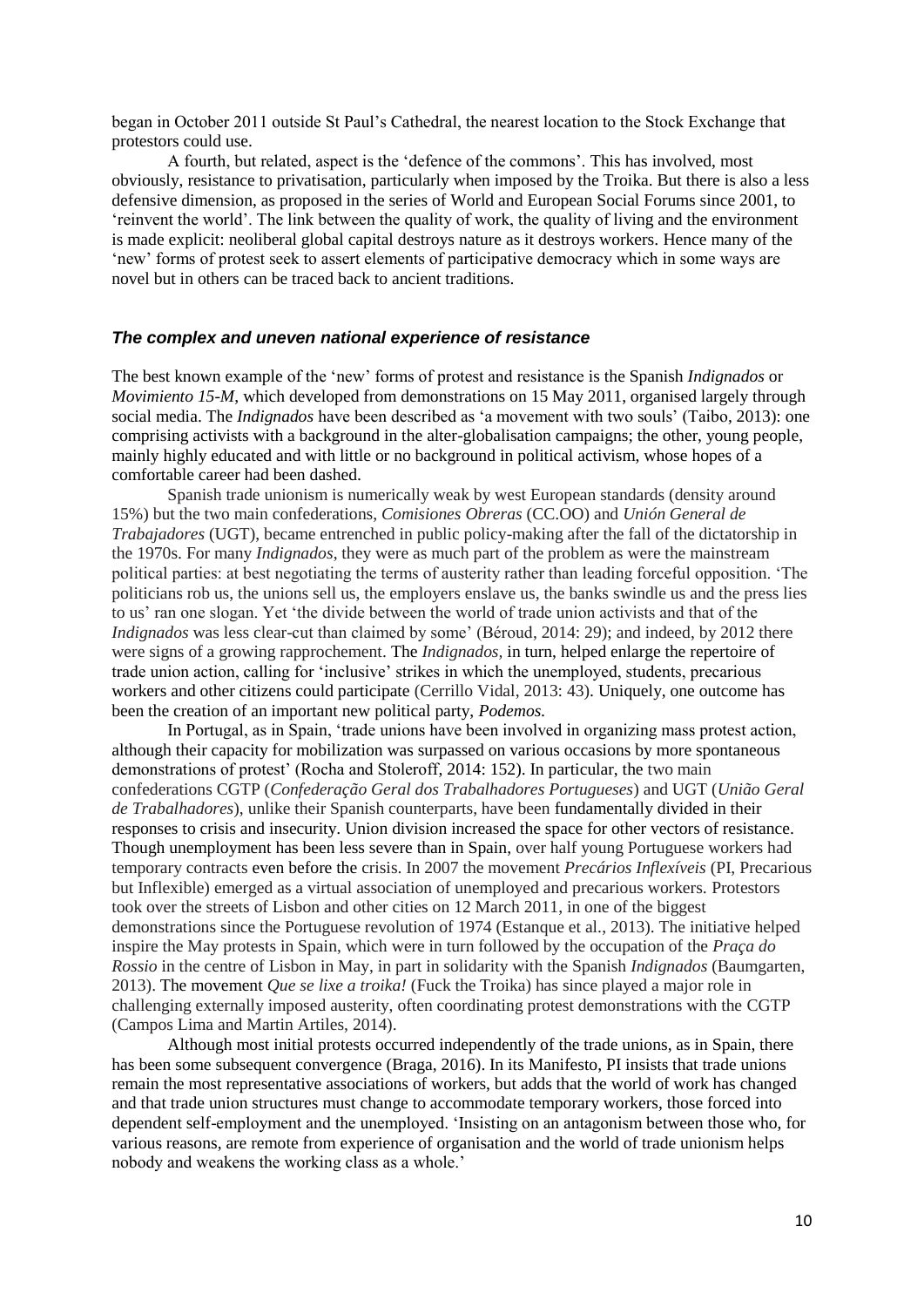In Greece, resistance to Troika-imposed austerity was strongly influenced by the Spanish example, with *Amesi Dimokratia Tora!* (Direct Democracy Now!) formed in May 2011 and helping initiate a mass occupation of *Plateia Syntagma* (Constitution Square, in front of the parliament) as a forum for direct discussion and debate. As in Portugal and Spain, Greek trade unions are weak in terms of membership, particularly in the private sector. Traditionally, they have had little financial need for members because of payments received from the welfare fund (*ergatikí estía*) to which all private sector workers are required to contribute.

In Italy, almost 30% of workers aged 15-24 are unemployed and almost 40% of those in work are on temporary contracts. Perhaps for this reason, as noted above all three main union confederations established special unions for precarious workers in the late 1990s (Burroni and Carrieri, 2011; Leonardi, 2001). Such initiatives were, however, double-edged: while offering a dedicated structure for mainly young workers with non-standard contracts, they risked segregating such workers from the unions' 'core' membership (Murgia and Selmi 2012).

Some of the most prominent actions on behalf of these workers, however, have occurred outside the formal framework of trade unionism. The *San Precario* movement, named after the fictitious 'patron saint' of temporary workers, was created in 2004 to highlight the issue of labour market insecurity, in similar ways to PI in Portugal. But the methods were distinctive: mimicking Italian religiosity, activists carried effigies of *San Precario* (and later, his female equivalent *Santa Precaria*) on their demonstrations and combined street theatre with political campaigning.

In France, as in the other countries discussed, labour market insecurity is a particular problem for young workers, with 23% unemployed in 2011 and 55% of those employed having temporary contracts. The term *Génération précaire* ('precarious generation') was coined by a young, minority ethnic worker in the fast-food sector, in a book describing his efforts to build collective action and organisation among fellow workers (Mabrouki, 2004). Somewhat ironically, however, the label was adopted in the following year by graduates and university students protesting against the abuse of internships, often paid at a fraction of the minimum wage or else unpaid: 'we have work but not employment'. They attempted to organise strike action by interns and demanded legislative reforms, with some success. French students have a history of formal organisation and often ritualised protest. analogous to the impressive demonstrative actions of the numerically weak trade unions and at times undertaken jointly. If the tactics have sometimes been innovative, most of the time the protests of the highly educated but precariously employed have addressed familiar interlocutors through traditional channels. In some ways, suggest Béroud and Yon (2012: 175), the closest French equivalent to the outrage of the *Indignados* has been the violent rioting in the impoverished, largely minority ethnic *banlieues*, 'where the protests unfold outside the customary frameworks of collective action'.

Social protests have of course been a global phenomenon. Ortiz et al. (2013) document 843 events between 2006 and mid-2013, showing an upward trajectory. They also find a disproportionate prevalence of social protests in 'high-income countries'. Their data indicate that among these countries, the protests are dominated by Europe, with the majority of the largest taking place in France, Italy, Portugal and Spain (Ortiz et al., 2013: 34). However, a notable early example was in Iceland, the first European casualty of the global financial crisis. Mass protests, with demonstrators banging pots and pans outside parliament, forced the government to resign. A subsequent grassroots campaign also ensured that in two referendums, in 2010 and 2011, voters rejected proposals to repay British and Dutch banks which had lost reserves invested at unrealistic interest rates in Iceland.

A challenge common to all such movements is the need to build cohesion out of diversity. Mason (2012: 66-79) identifies the social roots of the revolts as 'the graduate with no future' and 'the Jacobin with a laptop'. Yet as already noted, the constituencies of deprivation and anger are far more heterogeneous. As we argued in the Introduction, the disenchanted graduate seen by Standing as the vanguard of the precariat cannot easily be assimilated into a general category involving groups with very different social and economic backgrounds and futures. These include the young, unskilled and poorly educated whose protests in some countries have been particularly violent but with no clear political focus. Also important are older workers who are victims of workplace closures or public sector job cuts, and who in most countries no longer have trade union representation (Faniel, 2012).

Such diversity results in obvious problems of aggregation of interests and objectives. In this context, Gerbaudo (2014: 2) argues that a distinctive feature of recent mass protests has been the effort to reclaim 'the ancient belief that there is such a thing as "the people", and that this collective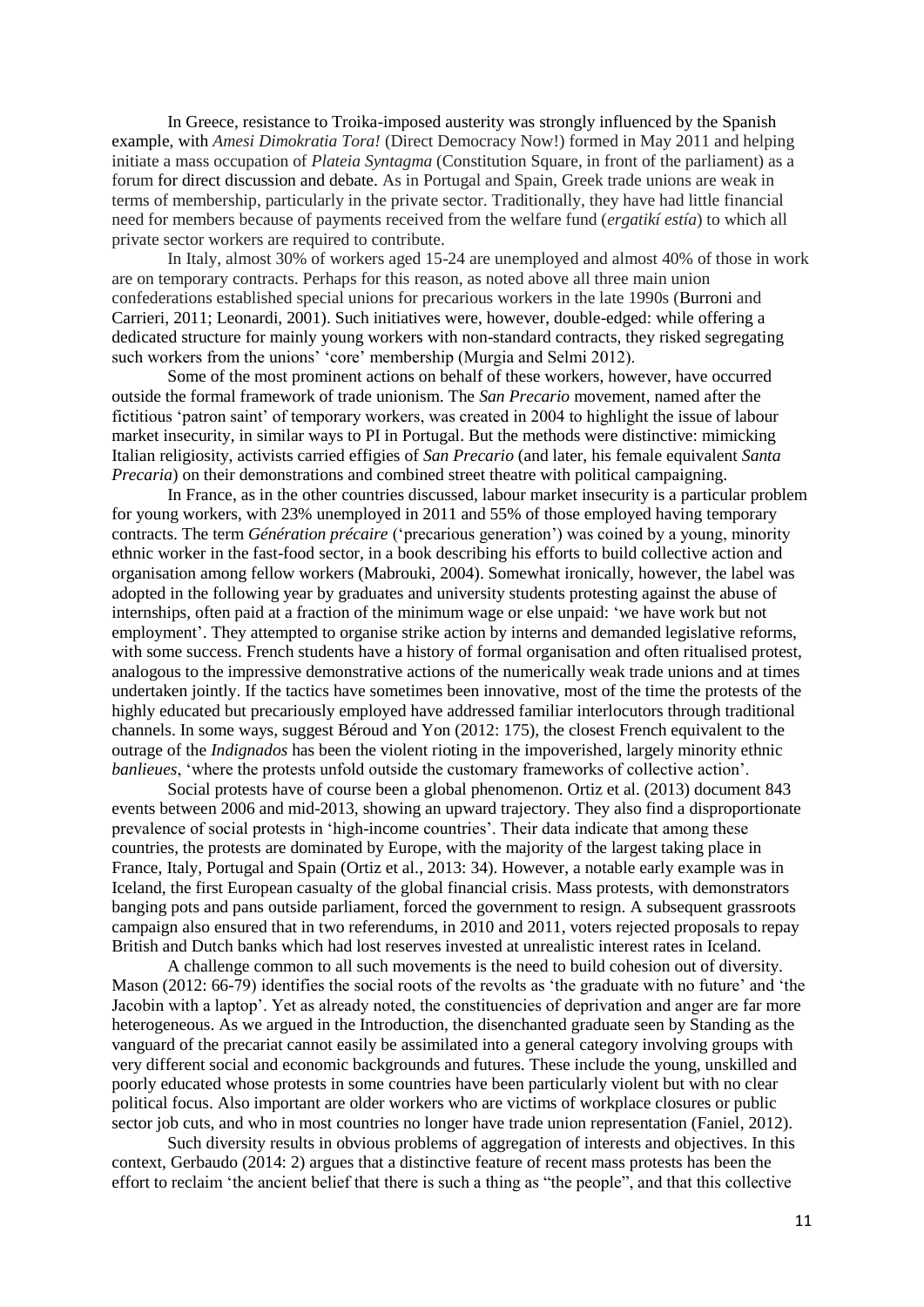actor is the ultimate source of sovereignty and legitimate power'. The slogan 'we are the 99%' coined by the Occupy movement similarly expresses what might be termed progressive populism (Klandermans and van Stekelenburg, 2016). Yet clearly the oppositions underlying crisis and insecurity are more complex. A substantial proportion of the population, even in the worst affected countries, see themselves – not altogether wrongly – as at least partial beneficiaries of the existing system, whatever its irrationalities and degradations; or at least believe that they have more to lose than to gain in contesting it. At best, the notion of 99% versus 1% can be considered a Sorelian myth, inspiring self-confidence and solidarity which might eventually make the slogan self-fulfilling. Yet the downside, as Juris et al. point out (2012: 436), is that 'the Occupy movements with their majoritarian populist impulse and organizational logic of massing large numbers of individuals in concrete physical spaces have had difficulty recognizing and addressing internal specificity and difference'. Hence the significance of divisions and potential conflicts of interest according to class, gender and ethnicity can easily be suppressed, whereas a genuinely popular movement needs to admit and negotiate these.

#### **Conclusion: The variable geometry of resistance**

In his classic study of the emergent English working class in the early nineteenth century, Thompson (1963: 231) described how 'over the period... there was a slight improvement in average material standards. Over the same period there was intensified exploitation, greater insecurity, and increasing human misery.' Though aspects of his account have been contested, it is clear that a shared experience of loss generated resistance. The radical demands of some of the groups and movements which emerged were not realised, but they informed more successful struggles by later generations. Today, two centuries later, insecurity and austerity have likewise provoked resistance, whether through strikes or through other forms of protest and contention, which have resulted in some victories – even if only partial. As Bailey (2015) insists, resistance is not futile.

In our conclusion we return to some of the analytical themes raised at the outset of our article, before considering the practical implications for labour. Our central argument has been that structural forces are important, but so is agency, and to explore the tension between structure and agency we need to focus on social relations. These relations are in turn always uneven and contradictory, creating openness to historical contingency, as is evident from our cross-country survey of responses to insecurity.

Material contexts impose constraints but also create opportunities. The organisational capacities and strategic competence of the key actors shape the outcomes, perhaps producing the difference between success and failure. These capacities and competences depend in turn on the systems of social relations in which actors are embedded.

In addressing the implications for labour, we deploy the concept of variable geometry. By this we refer in particular to three aspects of unevenness: the relationship between the global and the local; that between trade unions and other vectors of protest; and the challenge of crafting solidarity from diversity. To fight back against the odds requires strategic imagination, new alliances and transnational learning and solidarity.

Globalisation is by definition supranational; the modalities of resistance are predominantly national, or indeed sub-national. This variable geometry in part reflects national differences in opportunity structures, in part diverse historical traditions and repertoires of contention (Tilly, 2006). But while resistance to globalised insecurity occurs in nationally specific contexts, its focus must unavoidably be international. This is one of the central arguments developed in recent decades by the alter-globalisation movements. Trade unionisms have their own, more institutionalised international structures, but internationalism is far less embedded in everyday trade union action. And internationalism means little if it is purely a concern of 'international experts': it must be built into the routine discourse and practice of labour movements. In this respect, what Tarrow (2006) calls 'the new transnational activism', often orchestrated by what he terms 'rooted cosmopolitans' who are locally embedded but globally oriented and connected, may represent a more agile form of crossnational coordination.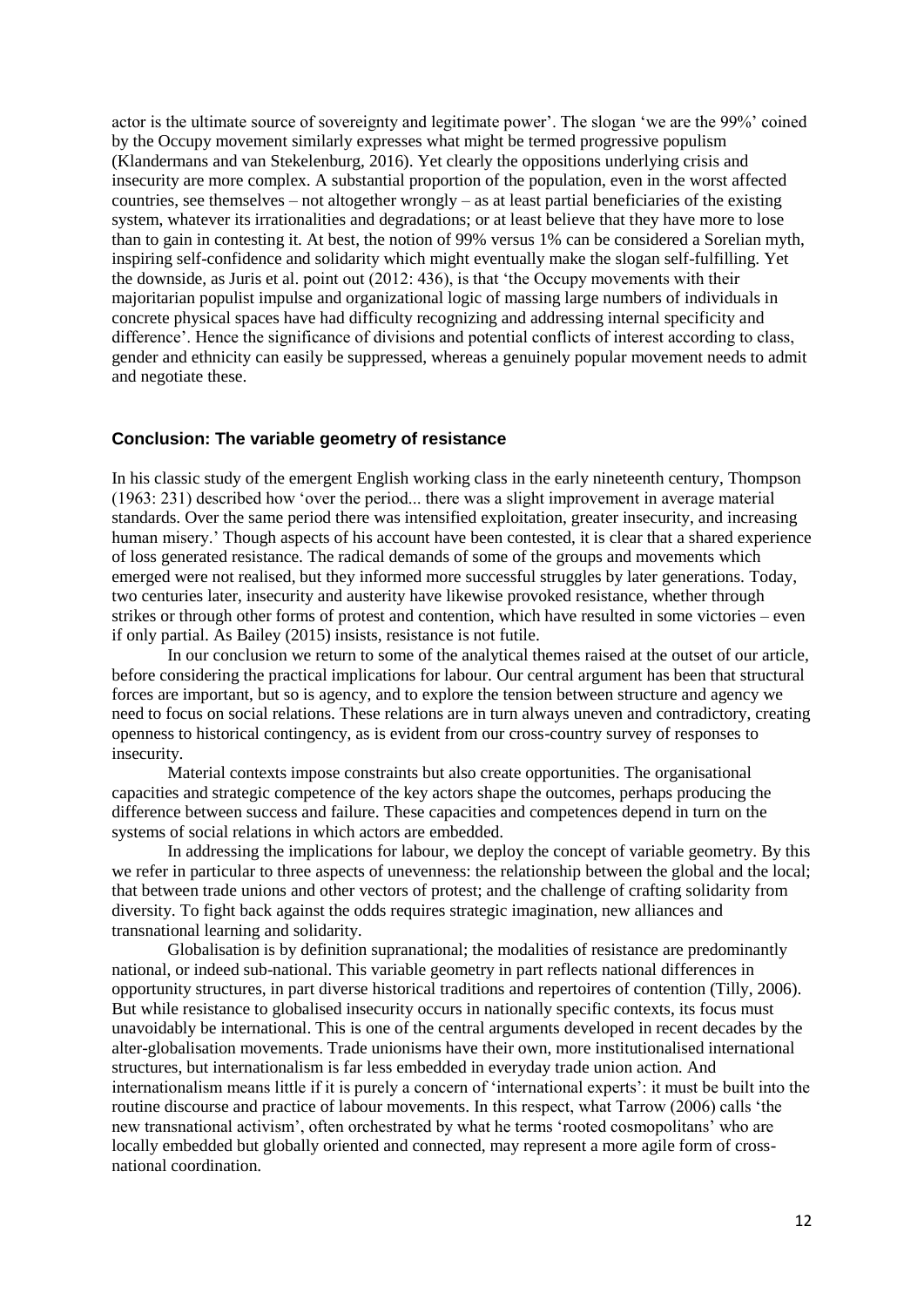As we noted earlier, there is a long history of mutual suspicion between trade unions and more spontaneous, often activist-led social movements and NGOs; yet neither form of resistance can succeed alone. Almost everywhere, unions have lost power resources. Structural power is severely weakened by globalisation, and associational power has declined with falling membership density. In much of western Europe, institutional power remains superficially robust, which can induce complacency, as was long the case with German unions; but without other supports, institutional status can be fragile (Hassel, 2007). Unions are almost universally weak among the younger workers who, as shown earlier, have been particularly seriously affected by the erosion of labour market security. Many of the victims of insecurity see trade unions as part of the problem. Yet if protests against unemployment and precarious work have commonly been led by more radical social movements, their very spontaneity obstructs sustained resistance; and in some cases they become captured by highly politicised 'orchestrators'. Organisational divisions and rivalries, as the contributions by Terri Caraway and Michele Ford and by Rudra Sil show in different ways, can seriously weaken the capacity for effective action. Where these divisions are transcended, important synergies can be created between the different types of collective actor. As Ibsen and Tapia (2017) show, there is growing evidence of successful attempts by unions to build 'coalitional power' with other social movements. This again reflects the relational character of responses to insecurity.

Globalised 'neo-entrepreneurial' capitalism, as Jenkins and Leicht (1997: 379) term it, 'produces a more fragmented labor market as it also shrinks the number of established places for members of the working class'. As we have already argued, different social and economic groups have been affected in significantly different ways by crisis and austerity, and these differences can create new divisions and antagonisms, not the supposed unity of the '99%'. A sense of mutuality, of a common fate and common interests, is not objectively given but is a task requiring a difficult struggle. Unity cannot be built by a linguistic sleight-of-hand – 'the people united' – but requires sustained dialogue and debate, otherwise the interests of the weakest are easily submerged beneath a spurious assumption of commonality.

The construction of solidarities at both national and international levels involves vital cognitive and discursive elements. In this context, della Porta (2012: 276) notes that 'the proposals and practices of the *indignados* and occupying movement – as well as those spread in and by the Arab Spring – resonate in fact with (more traditional) participatory visions, but also with new deliberative conceptions that underline the importance of creating multiple public spaces, egalitarian but plural'. For Melucci (1989), the creation of a collective identity is a process of negotiation over time which contains three aspects: shaping a cognitive framework within which the environment is understood and goals and tactics are formulated; fostering social relationships among participants; and stimulating an emotional dynamic among those involved. Such processes are somewhat alien to most trade unionisms (or have been lost over time), but have been vital for many of the 'new' social movements. Hence developing synergies between the organisational capacity of the 'old' and the imaginative spontaneity of the 'new', drawing on the strengths of each, is an important means to build effective resistance to the re-commodification of labour.

It is necessary to address the systemic nature of the crisis, but in comprehensible terms. Movements of resistance must embrace the principle that 'capitalism is the reality, but not our perspective' (Urban, 2014: 41). To be effective, different modes of resistance must be mutually supportive, and above all must be informed by a vision of an alternative. The challenge, as always for those pursuing a different socio-economic order, is to formulate alternatives which are concrete, comprehensible and attractive. Pablo Iglesias of *Podemos* said recently: 'this is what the enemy expects of us, that we use words that nobody can understand, that we remain a minority in the shelter of our traditional symbols. This way we would pose no threat' (Lambert, 2015). The issue is partly one of language, to simplify without trivialising; but it is also to provide concrete examples of economic solidarity outside the market. And indeed, a key element in a number of the protests discussed – notably in Spain and in Greece – has been the collective provision and exchange of food, health care and other services, bypassing the money economy, and this has certainly helped enthuse and empower many of those worst affected by insecurity and austerity.

Those who drive neoliberal globalisation, the hegemony of finance capital and the politics of insecurity and austerity rely on the demoralisation of their victims. Resistance may well draw its inspiration from anger, but to be translated into constructive action it requires self-confidence in the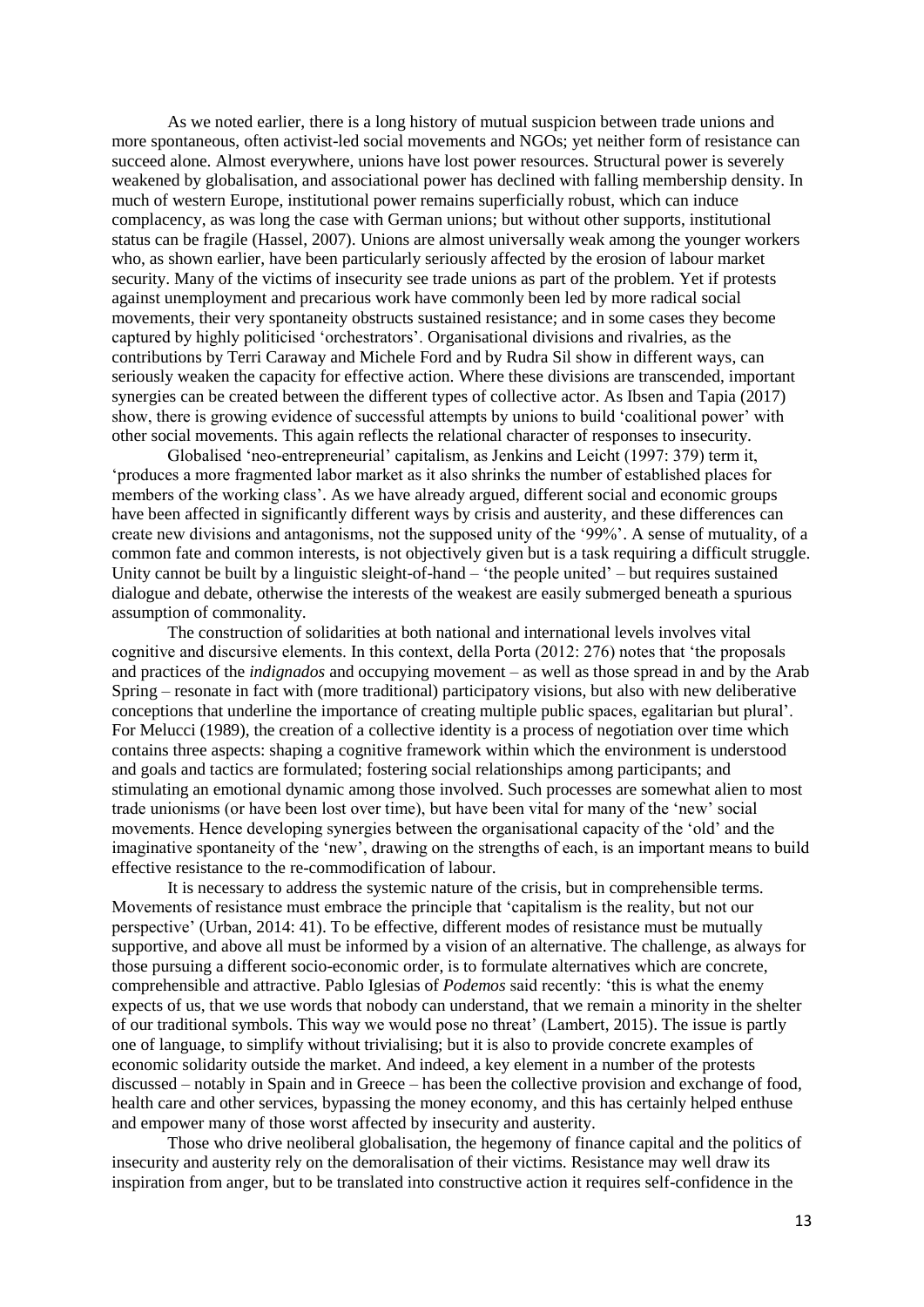capacity to initiate change. In dark times, to build hope is perhaps the most difficult challenge, and not only because hopes can so easily be disappointed. But fatalism and surrender should not be the only options. Another world – and another Europe – is possible.

#### **Funding**

The authors received no financial support for the research, authorship and/or publication of this article.

#### **References**

- Aslanidis, P (2016) 'Populist Social Movements of the Great Recession', *Mobilization* 21(3):301-321. Bailey, DJ (2015) 'Resistance is Futile? The Impact of Disruptive Protest in the "Silver Age of Permanent Austerity"', *Socio-Economic Review* 13(1): 5-32.
- Baumgarten, B (2014) '*Geração à Rasca* and Beyond: Mobilizations in Portugal after 12 March 2011', *Current Sociology* 61(4): 457-473.
- Benassi, C and Vlandas, T (2016) 'Union inclusiveness and temporary agency workers: The role of power resources and union ideology', *European Journal of Industrial Relations* 22(1): 5-22.
- Bernaciak, M, Gumbrell-McCormick, R and Hyman, R (2014) *European trade unionism: From crisis to renewal?* Brussels: ETUI.
- Béroud, S (2014) 'Crise économique et contestation sociale en Espagne: Des syndicats percutés par les mouvements sociaux?', *Critique internationale* 65: 27-42.
- Béroud, S and Yon, K (2012) 'Face à la crise, la mobilisation sociale et ses limites: Une analyse des contradictions syndicales', *Modern & Contemporary France* 20(2): 169-183.
- Braga, R (2016) 'On Standing's *A Precariat Charter*: Confronting the Precaritisation of Labour in Brazil and Portugal', *Global Labour Journal* 7(2): 148-159.
- Burroni, L and Carrieri, M (2011) *Bargaining for Social Rights (BARSORI) Country Report: Italy*. http://www.uva-aias.net/uploaded\_files/regular/BarsoriReport-Italy.pdf
- Campos Lima, MP and Martin Artiles, A (2014) 'Descontentamento na Europa em tempos de austeridade: Da ação coletiva à participação individual no protesto social', *Revista crítica de ciências sociais* 103: 137-171.
- Castells, M (2012) *Networks of Outrage and Hope: Social Movements in the Internet Age***.**  Cambridge: Polity.
- Cerrillo Vidal, JA (2013) 'From General Strike to Social Strike: Movement Alliances and Innovative Actions in the November 2012 Spanish General Strike', *Interface* 5(2): 39-46.

della Porta, D (2012) 'Mobilizing against the Crisis, Mobilizing for "Another Democracy": Comparing Two Global Waves of Protest', *Interface* 4(1): 274-277*.*

- Drahokoupil, J and Fabo, B (2016) The platform economy and the disruption of the employment relationship. Brussels: ETUI Policy Brief 5/2016.
- Eldring, L, Fitzgerald, I and Arnholtz, J (2012) 'Post-accession migration in construction and trade union responses in Denmark, Norway and the UK', *European Journal of Industrial Relations* 18(1): 21-36.
- Estanque, E, Costa, HA and Soeiro, J (2013) 'The New Global Cycle of Protest and the Portuguese Case', *Journal of Social Science Education* 12(1): 31-40.
- Estanque, E and Fonseca, D (2014) 'Olas de indignación y su lógica política: Movimientos sociales y nuevas expresiones de radicalismo de clase media', *Revista de la Asociación de Sociología de la Educación* 7(3): 587-607.
- Faniel, J *(*2012) 'Trade Unions and the Unemployed: Towards a Dialectical Approach', *Interface* 4(2): 130-157.
- Fattori, T (2013a) 'From the Water Commons Movement to the Commonification of the Public Realm', *South Atlantic Quarterly* 112(2): 377-387.
- Flesher Fominaya, C (2014) *Social Movements and Globalization*. Aldershot: Palgrave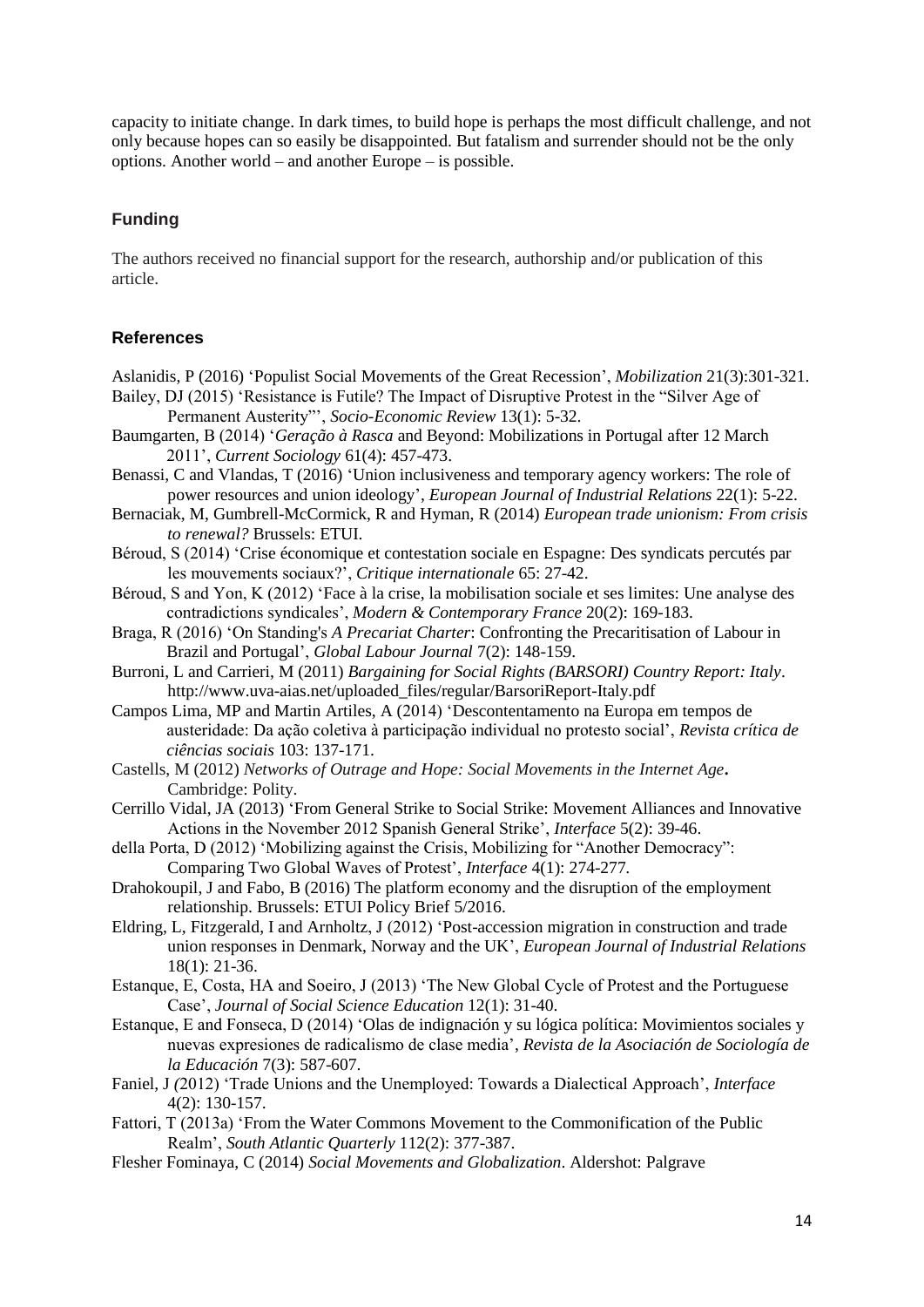- Fonseca, D (2014) 'New Actors on Stage: Analysis of the Emergent Forms of Collective Action in the European Context', *Open Journal of Social Sciences* 2(1): 43-53.
- Friberg, JH, Arnholtz, J, Eldring, L, Hansen, NW and Thorarins, F (2014) 'Nordic labour market institutions and new migrant workers: Polish migrants in Oslo, Copenhagen and Reykjavik', *European Journal of Industrial Relations* 20(1): 37-53.
- Gerbaudo, P (2012) *Tweets and the Streets: Social Media and Contemporary Activism*. London: Pluto.
- Gramsci, A (1977) *Selections from Political Writings 1910-1920.* London: Lawrence and Wishart.
- Greer, I, Ciupijus, Z and Lillie, N (2013) 'The European Migrant Workers Union and the barriers to transnational industrial citizenship', *European Journal of Industrial Relations* 19(1): 5-20.
- Gumbrell-McCormick, R (2011) 'European Trade Unions and Atypical Workers', *Industrial Relations Journal* 42:3: 293-310.
- Gumbrell-McCormick, R and Hyman, R (2013) *Trade Unions in Western Europe: Hard Times, Hard Choices*. Oxford: Oxford UP.
- Hardy, J, Eldring, L and Schulten, T (2012) 'Trade union responses to migrant workers from the "new Europe": A three sector comparison in the UK, Norway and Germany', *European Journal of Industrial Relations* 18(4): 347-363.
- Hassel, A. (2007) 'The Curse of Institutional Security: The Erosion of German Trade Unionism', *Industrielle Beziehungen* 14(2): 176-91.
- Herod, A (2009) *Geographies of Globalization: A Critical Introduction*. Oxford: Blackwell.
- Ibsen, CL and Tapia, M (2017) 'Trade union revitalisation: Where are we now? Where to next?', *Journal of Industrial Relations* DOI: 10.1177/0022185616677558
- Jenkins, JC and Leicht, K (1997) 'Class Analysis and Social Movements: A Critique and Reformulation) in JR Hall (ed.) *Reworking Class.* Ithaca: Cornell UP, pp. 369-397.
- Juris, JS, Ronayne, M, Shokooh-Valle, F and Wengronowitz, R (2012) 'Negotiating Power and Difference within the 99%', *Social Movement Studies* 11(3-4): 434-440.
- Kelly, J. (1998) *Rethinking Industrial Relations: Mobilisation, Collectivism and Long Waves*. London: Routledge.
- Klandermans, B and van Stekelenburg, J (2016) Taking Austerity to the Streets: Fighting Austerity Measures or Austerity States', *Mobilization* 22(4): 431-448.
- Kornelakis, A and Voskeritsian, H (2016) 'Getting together or breaking apart? Trade union strategies, restructuring and contingent workers in Southern Europe', *Economic and Industrial Democracy* DOI: 10.1177/0143831X15627500
- Lambert, R (2015) 'Podemos, le parti qui bouscule l'Espagne', *Le Monde diplomatique* January.
- Leonardi, S (2001) 'Sindacato, lavoro e classi sociali', *Rivista giuridica del lavoro e della previdenza sociale* 52(2): 151-181.
- Lindbeck, A and Snower, DJ (1988) *The Insider-Outsider Theory of Employment and Unemployment*. Cambridge: MIT Press.
- Mabrouki, A (2004) *Génération précaire.* Paris: Cherche midi.
- McIlroy, J (2000) 'The New Politics of Pressure', *Industrial Relations Journal* 31(1): 2-16.
- [McMurtry,](http://www.google.co.uk/search?tbo=p&tbm=bks&q=inauthor:%22John+McMurtry%22) J (1998) *The Cancer Stage of Capitalism*. London: Pluto.
- Mason, P (2013) *Why It's Kicking Off Everywhere: The New Global Revolutions*. London: Verso.
- Meardi G, Martín A and Lozano Riera M (2012) Constructing uncertainty: Unions and migrant labour in construction in Spain and the UK. *Journal of Industrial Relations* 54(1): 5-21.
- Melucci, A (1989) *Nomads of the Present: Social Movements and Individual Needs in Contemporary Society*. Philadelphia: Temple UP.
- Mrozowicki, A and Maciejewska, M (2013) 'Conflicts at work in Poland's new capitalism: Worker resistance in a flexible work regime', in G Gall (ed.) *New forms and expressions of conflict at work*. Basingstoke: Palgrave, pp. 191-211.
- Murgia, A and Selmi, G (2012) '"Inspire and Conspire": Italian Precarious Workers between Selforganization and Self-advocacy', *Interface* 4(2): 181-196.
- Ortiz, I, Burke, S, Berrada, M and Cortés, H (2013) *World Protests 2006-2013*. New York: Initiative for Policy Dialogue and Friedrich-Ebert-Stiftung.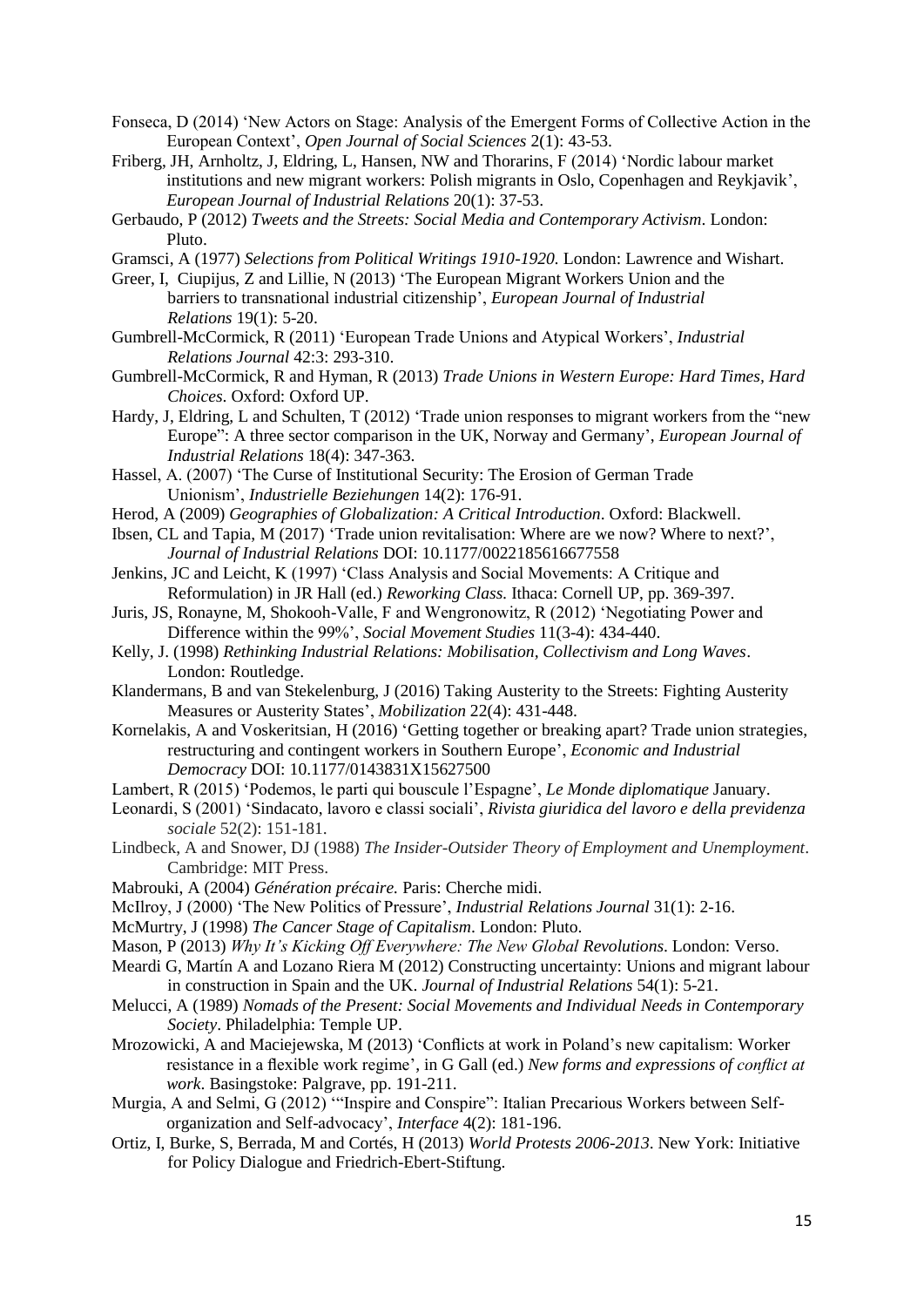- Paret, M (2016) 'Politics of Solidarity and Agency in an Age of Precarity', *Global Labour Journal*  7(2): 174-188.
- Peck, J. (1996) *Work-*Place*: The Social Regulation of Labor Markets*. New York: Guilford.
- Pernicka, S. and Aust, A., eds (2007) *Die Unorganisierten gewinnen: Gewerkschaftliche Rekrutierung und Interessenvertretung für atypisch Beschäftigte. Ein deutschösterreichischer Vergleich*. Berlin: Edition Sigma.
- Pianta, M and Gerbaudo, P (2014) 'I movimenti di protesta contro le politiche di austerità in Europa' in S Zamboni (ed.) *Un'altra Europa: Sostenibile, democratica, paritaria, solidale*. Milan: Edizioni Ambiente, pp. 115-129.
- Polanyi, P (1944) *The Great Transformation*. New York: Rinehart.
- Pulignano, V, Meardi, G and Doerflinger, N (2015) 'Trade unions and labour market dualisation: A comparison of policies and attitudes towards agency and migrant workers in Germany and Belgium', *Work, Employment and Society* 29(5): 808-825.
- Pulignano, V, Ortíz Gervasi, L and de Franceschi, F (2016) 'Union responses to precarious workers: Italy and Spain compared', *European Journal of Industrial Relations* 22(1): 39-55.
- Rocha, F and Stoleroff, A (2014) 'The Challenges of the Crisis and the External Intervention in Portugal' in F Rocha (ed.), *The New EU Economic Governance and its Impact on the National Collective Bargaining Systems.* Madrid: Fundación 1º de Mayo, pp. 150-174.
- Rød, EW and Weidmann, NB (2015) 'Empowering activists or autocrats? The Internet in authoritarian regimes', *Journal of Peace Research* 52(3): 338-351.
- Rueda, D (2007) *Social Democracy Inside Out: Government Partisanship, Insiders, and Outsiders in Industrialized Democracies*. Oxford: Oxford UP.
- Ruggie, JG (1982) 'International Regimes, Transactions, and Change: Embedded Liberalism in the Postwar Economic Order', *International Organization* 36(2): 379-415.
- Sauviat, L (2015) Work struggles at Amazon in Germany and Beyond: The role of solidarity groups. Paper to Global Labour University conference, Washington, September-October.
- Sil, R and Katzenstein, PJ (2010) 'Analytic Eclecticism in the Study of World Politics: Reconfiguring Problems and Mechanisms across Research Traditions', *Perspectives on Politics* 8(2): 411- 431.
- Snow, DA, Burke, R, Rochford, EB, Worden, SK and Benford, RD (1986) 'Frame Alignment Processes, Micromobilization, and Movement Participation', *American Sociological Review* 51(4): 464-481
- Standing, G (2011). *The Precariat: The New Dangerous Class.* London: Bloomsbury.
- Standing, G (2014) *A Precariat Charter: From Denizens to Citizens*. London: Bloomsbury.
- Standing, G (2015) 'The Precariat and Class Struggle', *RCCS Annual Review* 7: 3-16.
- Stern, S. (2010) *Mitgliedergewinnungsstrategien österreichischer Gewerkschaften.* M.Phil. thesis, Universität Wien.
- Taibo, C (2013) 'The Spanish *Indignados*: A Movement with Two Souls', *European Urban and Regional Studies* 20(1): 155-158.
- Tarrow, S. (1994) *Power in Movement*. Cambridge: Cambridge UP.
- Tarrow, S (2006) *The New Transnational Activism.* Cambridge: Cambridge UP*.*
- Thomas, A (2016) 'The transnational circulation of the 'organizing model' and its reception in Germany and France', *European Journal of Industrial Relations* 22(4): 317-333.
- Thompson, EP (1963) *The Making of the English Working Class.* Harmondsworth: Penguin.
- Tilly, C (2006) *Regimes and Repertoires*. Chicago: University of Chicago Press.
- Urban, H-J (2014) 'Zwischen Defensive und Revitalisierung', *Sozialismus* 11/2014: 35-41.
- Weiss, L (1998) *The Myth of the Powerless State.* Ithaca: Cornell UP.
- Wright, EO (2016) 'Is the Precariat a Class?', *Global Labour Journal* 7(2): 123-135.

#### **Biographical notes**

**Richard Hyman** is Emeritus Professor of Industrial Relations at the London School of Economics, UK and editor of the *European Journal of Industrial Relations.* He has written widely on industrial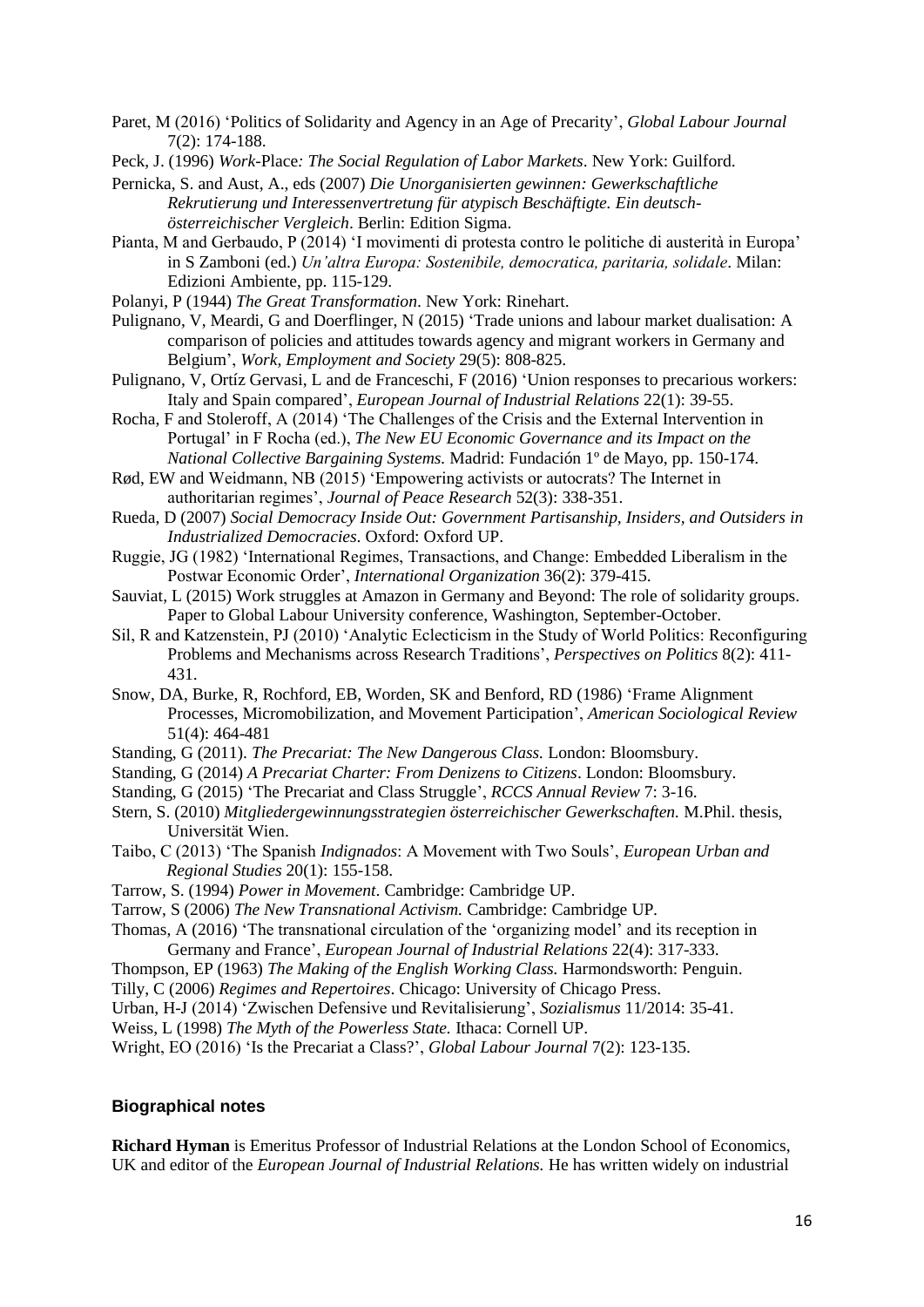relations in general and trade unions and conflict in particular. While concerned with comparative analysis in general his primary expertise is with experience in Europe.

**Rebecca Gumbrell-McCormick** is Senior Lecturer in Management at Birkbeck, University of London, UK. Before entering academic life she was an international trade union official. Much of her research focuses on global trade union organisation and employment regulation. With Richard Hyman she has published *Trade Unions in Western Europe: Hard Times, Hard Choices* (OUP,2013).